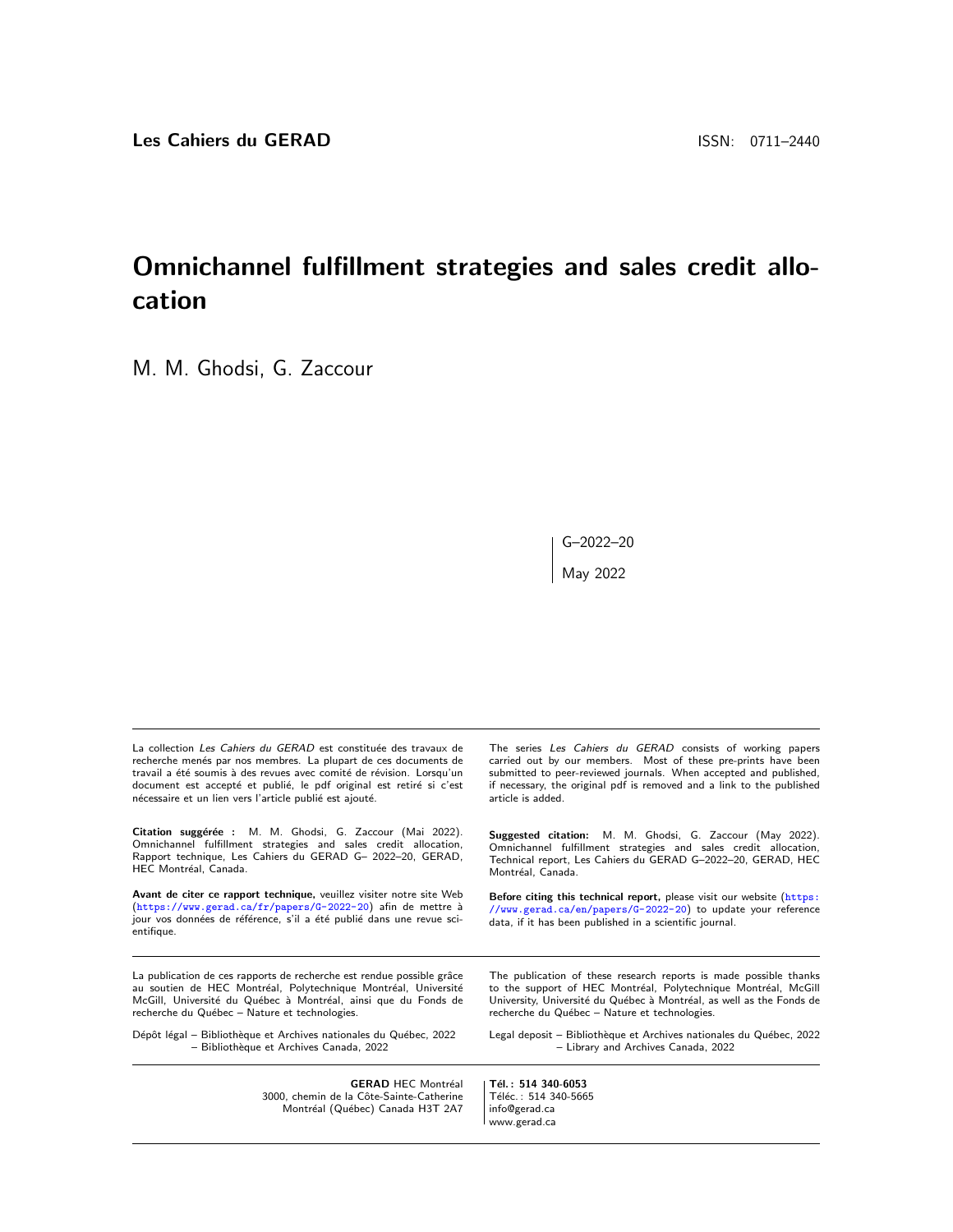# Omnichannel fulfillment strategies and sales credit allocation

# Mahsa Mahboob Ghodsi [a](#page-1-0)

Georges Zaccour [a,](#page-1-0) [b](#page-1-1)

- <span id="page-1-0"></span><sup>a</sup> GERAD & HEC Montréal, Montréal (Qc), Canada, H3T 2A7
- <span id="page-1-1"></span> $<sup>b</sup>$  Chair in Game Theory and Management, HEC</sup> Montréal, Montréal (Qc), Canada, H3T 2A7

mahsa.mahboob-ghodsi@hec.ca georges.zaccour@gerad.ca

May 2022 Les Cahiers du GERAD G–2022–20

Copyright © 2022 GERAD, Ghodsi, Zaccour

Les textes publiés dans la série des rapports de recherche Les Cahiers du GERAD n'engagent que la responsabilité de leurs auteurs. Les auteurs conservent leur droit d'auteur et leurs droits moraux sur leurs publications et les utilisateurs s'engagent à reconnaître et respecter les exigences légales associées à ces droits. Ainsi, les utilisateurs:

- · Peuvent télécharger et imprimer une copie de toute publica-
- tion du portail public aux fins d'étude ou de recherche privée; • Ne peuvent pas distribuer le matériel ou l'utiliser pour une activité à but lucratif ou pour un gain commercial;
- Peuvent distribuer gratuitement l'URL identifiant la publication.

Si vous pensez que ce document enfreint le droit d'auteur, contacteznous en fournissant des détails. Nous supprimerons immédiatement l'accès au travail et enquêterons sur votre demande.

The authors are exclusively responsible for the content of their research papers published in the series Les Cahiers du GERAD. Copyright and moral rights for the publications are retained by the authors and the users must commit themselves to recognize and abide the legal requirements associated with these rights. Thus, users:

- May download and print one copy of any publication from the
- public portal for the purpose of private study or research; • May not further distribute the material or use it for any profitmaking activity or commercial gain;
- May freely distribute the URL identifying the publication.

If you believe that this document breaches copyright please contact us providing details, and we will remove access to the work immediately and investigate your claim.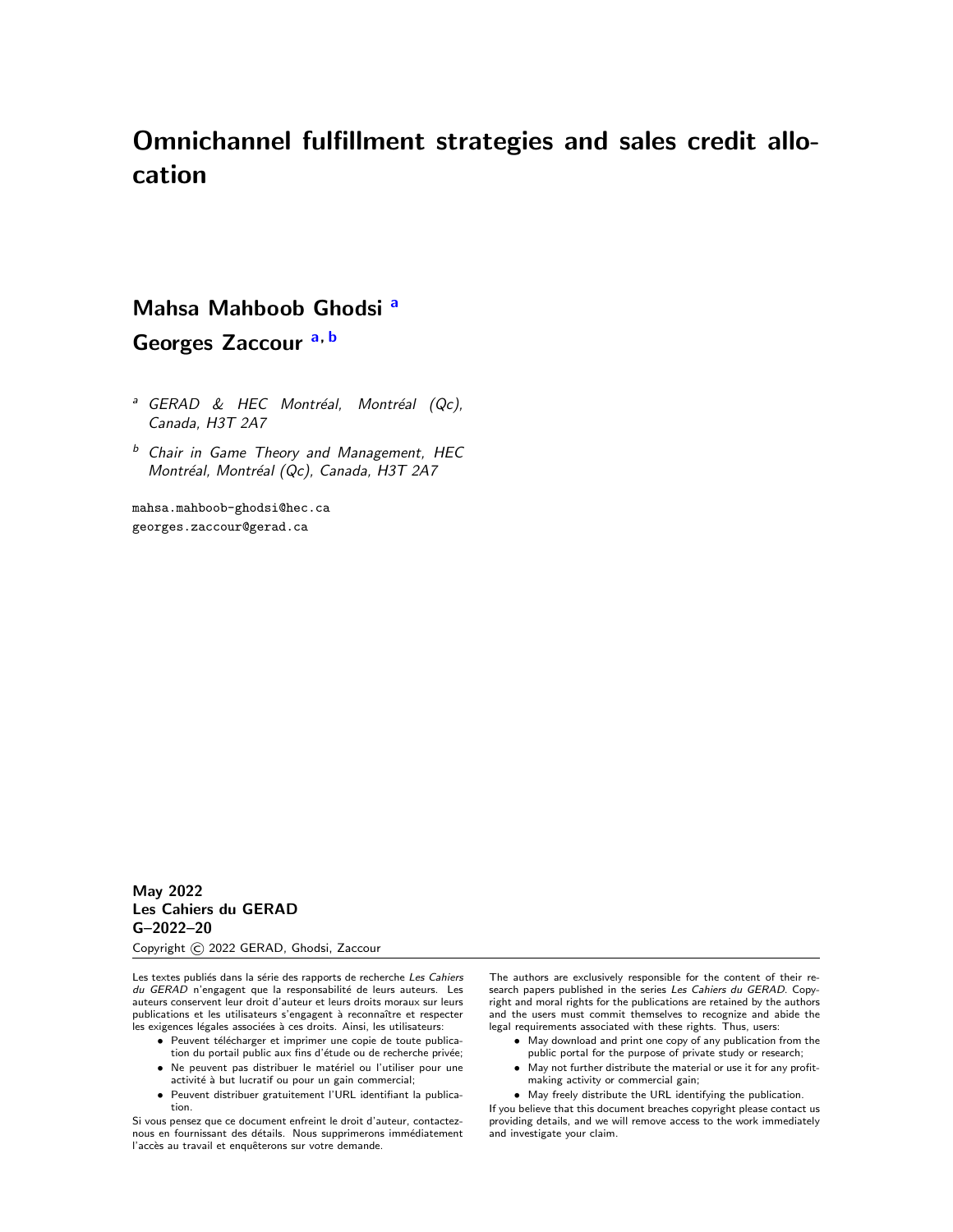**Abstract**: Faster delivery, lower shipping costs, and a higher chance of product availability, are some of the benefits offered by an omnichannel business model. Assuming that ordering can only be done before the start of the selling season, we address two questions that are crucial for the success of pooling inventories. First, what is the optimal order-quantity decision for each channel, i.e., the brick-and-mortar store and the online channel, under different omnichannel fulfillment strategies? Second, who should get the sales credit? To answer these questions, we propose a noncooperative game theory approach and characterize the equilibrium order quantities in four scenarios, namely, no cross-fulfillment of customer's demand, ship-to-store, ship-from-store, and hybrid fulfillment. We compare the equilibrium strategies and outcomes, and obtain, among other things, that sales credit allocation is a key factor in determining whether the firm will benefit from the omnichannel strategies. We consider various sales credit allocation rules and provide insights on the best practice for each fulfillment strategy, taking into account customers' shopping preference.

Keywords: Retail operations, omnichannel, ship-to-store, ship-from-store, sales credit allocation

**R'esumé :** Une livraison plus rapide, des frais d'expédition réduits et une plus grande probabilité de disponibilité des produits sont certains des avantages offerts par un modèle commercial omnicanal. En supposant que la commande doit être faite avant le début de la saison de vente, nous abordons deux questions cruciales pour le succès d'une mutualisation des inventaires. Tout d'abord, quelles sont les quantités optimales que le magasin physique et le canal en ligne doivent commander? Deuxièmement, quel canal devrait obtenir le crédit d'une vente? Pour répondre à ces questions, nous proposons un jeu non-coopératif pour caractériser les quantités d'équilibre dans quatre scénarios, à savoir, les deux canaux n'effectuent pas de livraisons croisées, expédier la commande du dépôt au magasin, livrer du magasin une commande placée en ligne, et implémenter les deux dernières possibilités (option hybride). Nous comparerons les stratégies d'équilibre et obtenons, entre autres, que l'option hybride conduit à de meilleurs résultats collectifs et individuels. Nous considérons diverses règles d'allocation des crédits de vente et déterminons la meilleure façon de procéder pour chacun des scénarios.

**Mots clés:** Vente au détail, omnicanal, livraison en magasin, expédition depuis le magasin, attribution du crédit de vente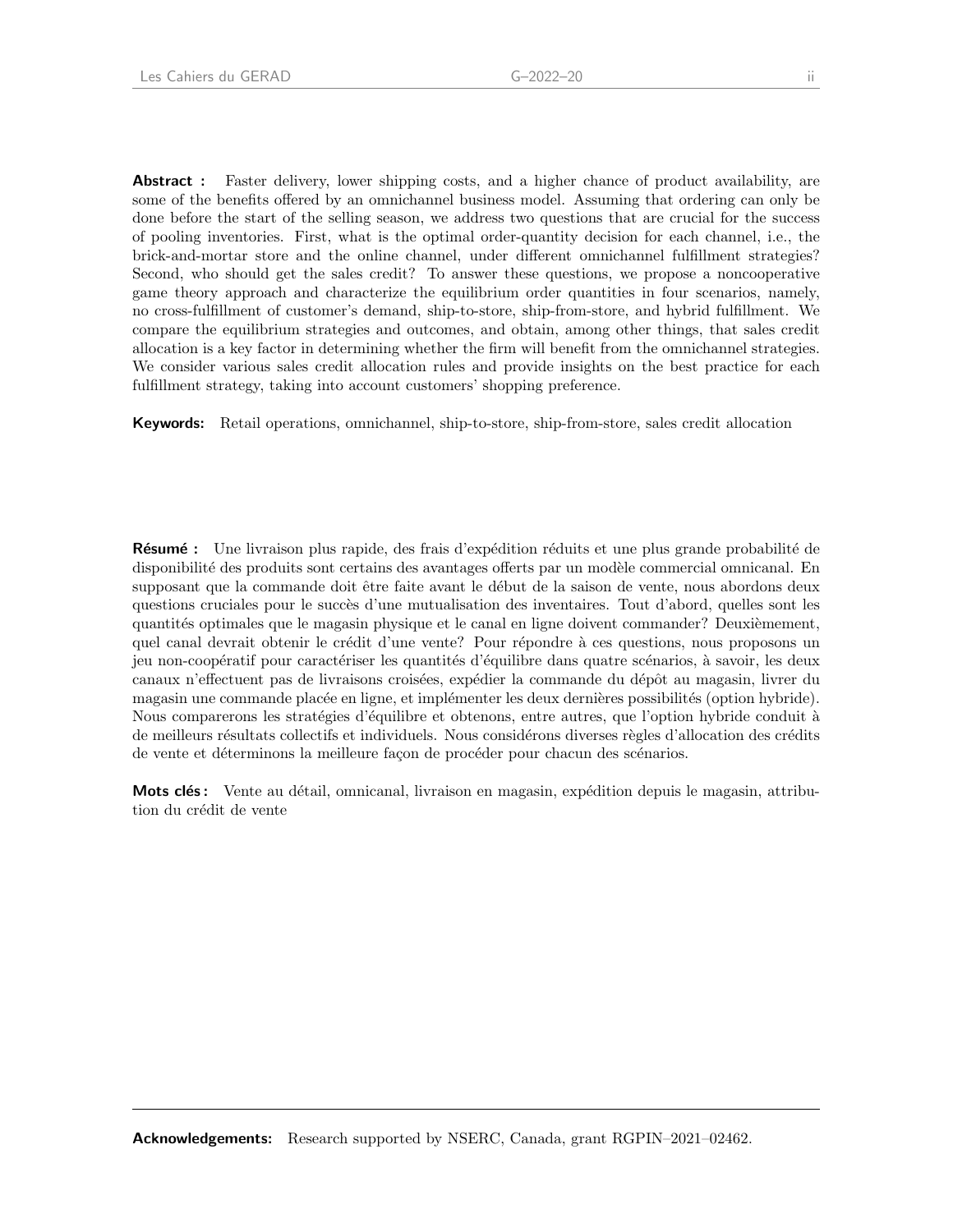### 1 Introduction

Retailers and brands are accelerating their digitalization strategies and making investments to improve their omnichannel retailing capabilities [\(Bell et al.,](#page-27-0) [2014\)](#page-27-0). In recent years, many retailers, e.g., Best Buy, Nordstrom, Sears, Walmart, and Canadian Tire, adopted omnichannel strategies or are planning to do so in the near future [\(Forrester-Research,](#page-27-1) [2022\)](#page-27-1). To provide an integrated shopping experience, an omnichannel retailer uses the full inventory at its disposal to get the order to the customer. For example, when an order is accepted by the online channel, it can be shipped directly from the distribution center (DC) to the customer. If the DC cannot satisfy the order due to a stock out, an SFS fulfillment strategy allows the order to be delivered to the customer from the BM store (Ziobro 2016). Moreover, if a product is no longer available in the store, a ship-to-store (STS) strategy allows the retailer to ship the product to the BM store, at no extra cost, for the customer to pick up.

Faster delivery, lower shipping costs, and a higher chance of product availability are some of the benefits offered by an omnichannel business model. According to GlobalData, the proportion of online sales in the US supported by physical stores rose to 37% during the 2020 holiday season, up from 32% in 2019. Pickup of online orders from stores grew by 103% last year, while retailers shipping orders from stores grew by 80% (www.retaildive.com). In the past, sales crediting frameworks were very straightforward and based on the assumption that online shoppers shop online and offline shoppers shop in-store. With online-offline integration, BM stores have a great impact on a company's ecommerce profitability. There is a significant boost in online sales where stores are available and a proven drop in online sales where stores have closed [\(Gallino et al.,](#page-27-2) [2017\)](#page-27-2). In addition, in-store pick up, ship from store, and other BM services significantly increase e-commerce profit margins [\(Gao and](#page-27-3) [Su,](#page-27-3) [2017a\)](#page-27-3). Although many retailers choose to embrace the omnichannel approach, many have yet to resolve a critical piece of the puzzle: omnichannel sales attribution. For instance, if a customer buys a product online but the product is shipped to their home from the store, which channel should get credit for the sale: the online channel where demand originated or the BM store where the order was fulfilled?

With omnichannel fulfillment strategies, sales attribution can be extremely tricky because, when the stores are leveraging the fulfillment of online orders, measuring store success based purely on in-person purchases is not realistic. Despite the fact that many retailers have already implemented a fully functioning omnichannel, yet according to Forrester Consulting report, only 16% of retailers allocate revenues between channels, while 31% and 21%, respectively, attribute revenue from such sales exclusively to either the online or store channel [\(Forrester-Research](#page-27-4) [\(2014\)](#page-27-4), <www.emarketer.com>). Interestingly, eMarketer found that over 40% of merchants still assign credit to a single touchpoint [\(Benes\)](#page-27-5). According to the 2016 Customer Experience/Unified Commerce Survey conducted by Boston Retail Partners (BRP), many retailers (55%) do not (unfortunately) offer store employees incentives for fulfilling omnichannel orders. In practice, many retailers have yet to create clear and logical practices for attribution of sales and revenues. For example, some furniture retailers have chosen a geographic compensation model in which all online orders are attributed to the store in closest proximity to the sale. So far, much of the conversation on attribution has focused on marketing and advertising budget allocation. Whereas a first-touch (last-touch) attribution model assigns full credit to the channel with which the customer had the first (last), engagement, the linear attribution model assigns credit to all touchpoints equally, without identifying which customer engagement most influenced the sale.

These attribution methods have obvious limitations. For instance, if the BM store gets credit for an STS sale, but the DC manager has to take on the expense of processing the order, and shipping the goods from the DC's inventory, the mismatched reward system could make tensions rise. If retailers fail to allocate sales to the appropriate channel or combination of channels, they risk creating disharmony in the goals and motives of the online and in-store management teams, which may be damaging in an omnichannel environment. The challenges involved in assessing the proper credit for an omnichannel sale when it is partly influenced by offline or online, may lead to under ordering by channel managers, and in some cases, to one channel sabotaging the other's sales.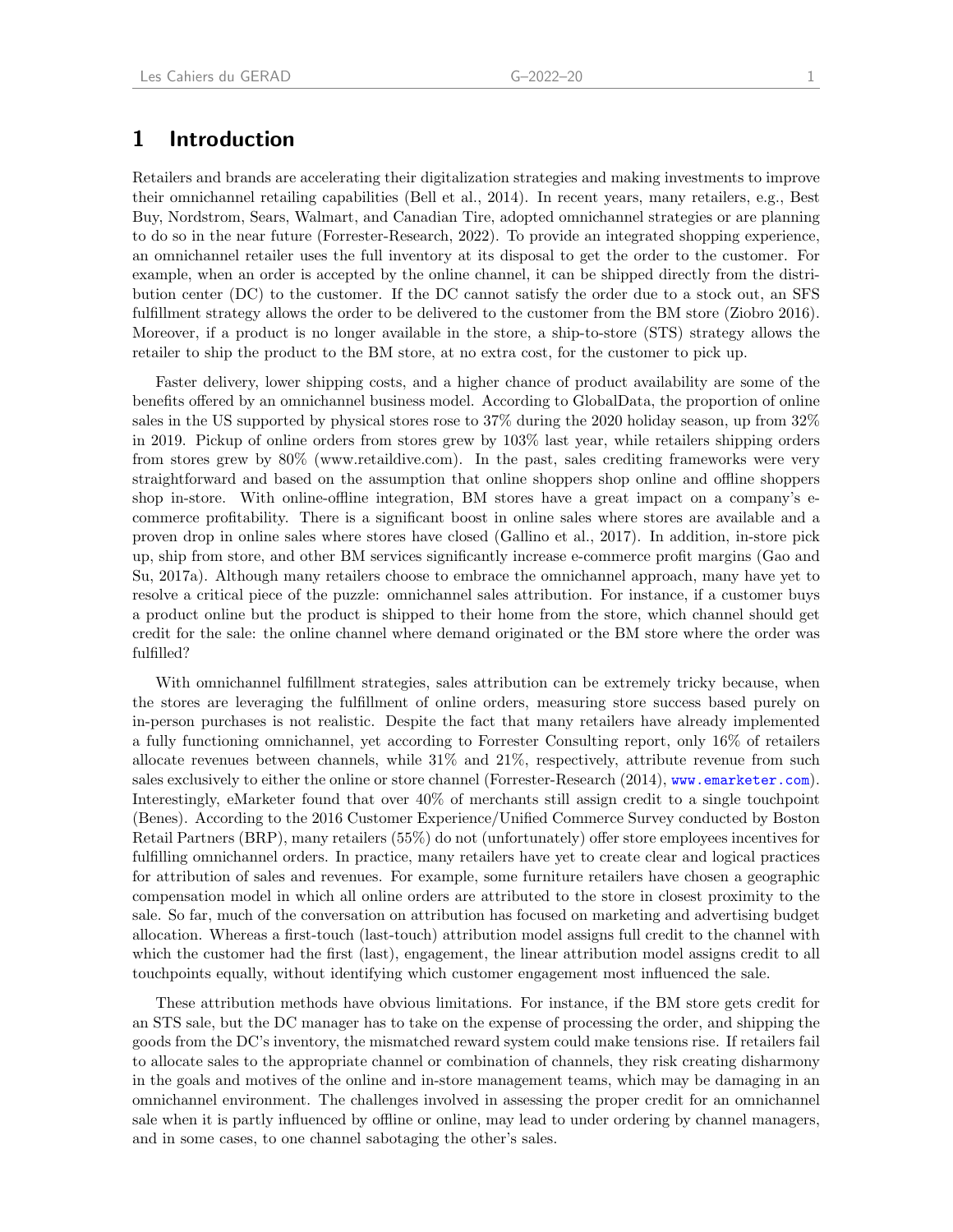In this research, we analyze the decision on a sales-credit allocation policy in omnichannel retailing. Sales attribution has only been studied in the marketing literature, and to the best of our knowledge, our research is the first to analyze this problem from an operations management perspective. We specifically seek to answer the following interconnected questions:

1. When an order is fulfilled using omnichannel strategies, e.g., STS or SFS, which channel should get credit for that sale?

Is it the store where the customer picks up the order purchased online? Or is it the online channel that provides the information and processes the transaction? And what about the store that delivers an online order to the customer's address?

- 2. Under each fulfillment strategy, does the optimal sales allocation policy also reflect a fair allocation? What are the conditions under which the retailer's optimal credit allocation is also a fair sales allocation between the channels?
- 3. Are the various credit attribution policies implemented in practice, e.g., giving full credit to the BM store, giving full credit to the DC, or assigning equal credit to both, part of an optimal policy of a profit- maximizing omnichannel firm? What is the impact of the sales-credit allocation policy on retailer's profit under omnichannel strategies?

To answer these questions, we consider an inventory game between the store and the online channel of an omnichannel brand that sells a product to customers. The two channels are operated by two independent managers, and each channel's inventory decision affects the other channel's profit. We suppose that the market is made of two segments: (i) store-visiting customers who always prefer to visit the store to purchase or pick up the product; (ii) direct-shipping customers who prefer direct delivery to their address. As a benchmark, we first analyze an inventory game without any omnichannel strategy implementation. Next, we consider the STS, SFS, and hybrid fulfillment strategies, respectively, and analyze how the crediting of sales affects the channels' ordering decisions and profits.

Our main contributions are the following:

- Prior work in omnichannel operations management is mostly based on a centralized supply chain, where the retailer decides the order quantities for the online and store channels. We focus on a decentralized system where each channel is managed by an independent team facing an uncertain demand and analyze how the order quantity of each channel is affected by the salescredit attribution policies. In our work, we do not intend to determine whether a company should adopt STS, SFS, or hybrid strategies, but rather to offer insights for companies that already plan to launch a fulfillment service on how to foster collaboration rather than competition among channels. We show that under the ship-to-store strategy, both channels place higher orders when the DC (where orders are fulfilled)) gets full credit. Whereas, under a ship-from-store strategy, if the store gets full credit for each sale, then both channels order higher quantities.
- Multichannel attribution models in the marketing literature focus on how to allocate the advertising campaign budget to each marketing touchpoint, based on the role they play in the customer journey. These studies do not consider the impact of sales-credit allocation on the channels' decisions. In this research, we use a game theory approach with sales credit attribution between channels to investigate the optimal order-quantity decision of each channel under each omnichannel fulfillment strategy. We provide explanations on why each firm needs a different sales credit allocation based on the implemented fulfillment strategy and the combination of store-visiting and direct shipping customers in the market. An important insight is that the sales credit allocation is a key factor in determining whether the firm will benefit from the omnichannel strategies.

We find that, when the firm's policy is to allocate equal sales credit, then the hybrid fulfillment strategy is the preferred omnichannel strategy for the store, the online channel, and the firm. From our numerical analysis we, observe that, when the fraction of store-visiting customers is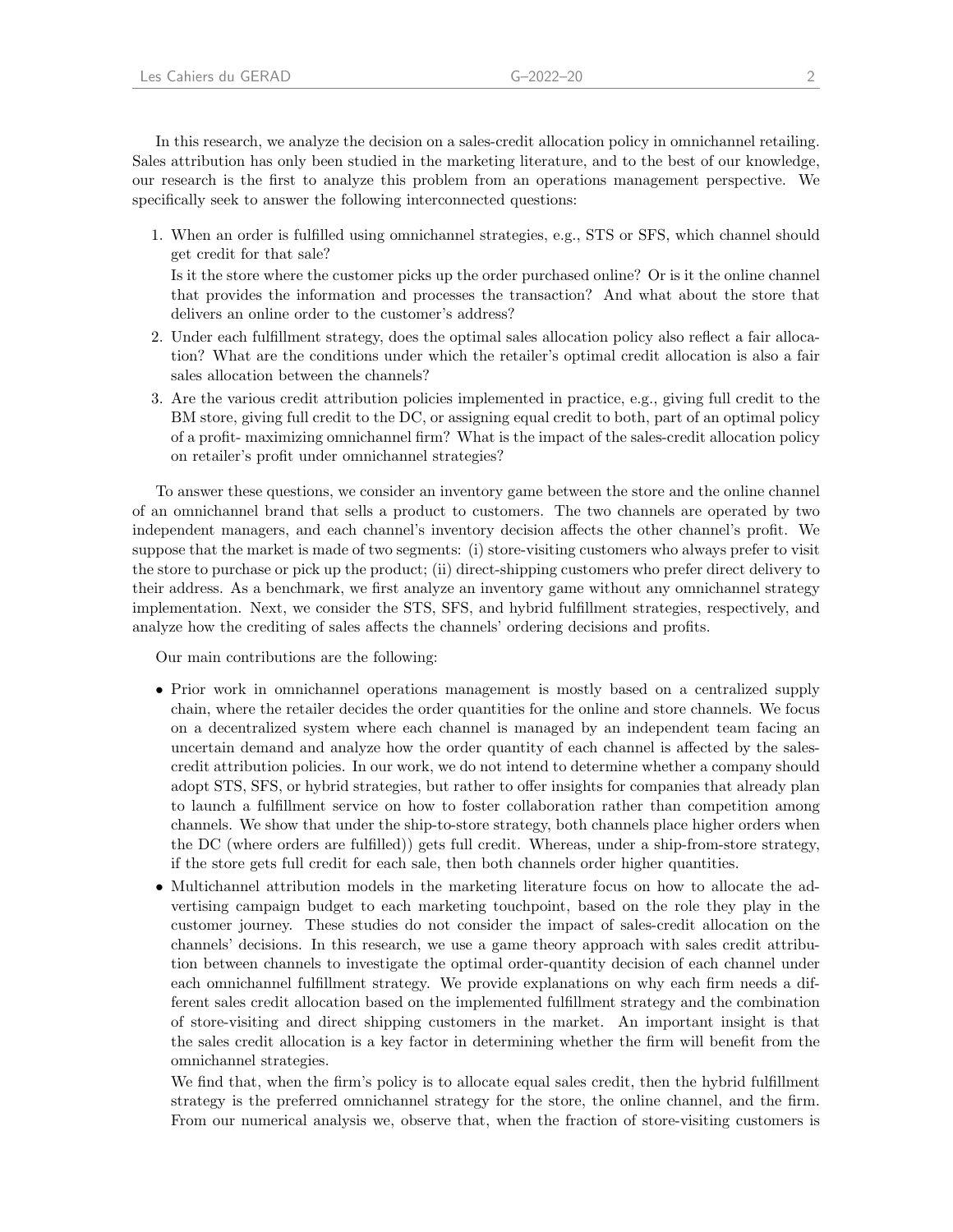higher in the market, it is more profitable for the firm to implement the STS strategy and allocate the full credit to the demand origin (store) or allocate credit equally between the two channels.

• In our game, we assume that the omnichannel firm first determines the sales credit policy, and next, the two channels make their decisions. Our third contribution is in providing the conditions under which the retailer's optimal sales credit allocation is also a fair allocation policy. We show that, in a market with equal proportions of store-visiting and direct-shipping customers, under all fulfillment strategies, the Nash bargaining solution (NBS) outcome is the most beneficial for the omnichannel company. We note that, under some conditions that will be explored, such an outcome is only implementable for a narrow range of parameter values.

The remainder of this paper is organized as follows. In Section [2,](#page-5-0) we review the most related literature. In Section [3,](#page-7-0) we provide preliminaries and introduce our key assumptions. In Section [4,](#page-9-0) we characterize the Nash equilibrium quantities under the STS, SFS, and hybrid fulfillment strategies, respectively, and analyze the NBS outcomes. In Section [5,](#page-18-0) we derive the optimal sales crediting policy and illustrate our results using realistic parameter values that represent a typical omnichannel setting. Concluding remarks are provided in Section [6.](#page-20-0)

### <span id="page-5-0"></span>2 Literature review

This study is connected to the literature in omnichannel operations, sales compensation and attribution, and inventory transshipment. While inventory transshipment has received extensive study in the past decade, omnichannel operations is an emerging research stream. Below, we review each research stream, position our work, and discuss our contributions to the literature.

### 2.1 Omnichannel retailing

Omnichannel retailing is a relatively new area in operations management, and it has gained traction in recent years; see, e.g., [\(Bell et al.,](#page-27-6) [2016;](#page-27-6) [Ishfaq and Bajwa,](#page-28-0) [2019;](#page-28-0) [Davis-Sramek et al.,](#page-27-7) [2020;](#page-27-7) [Verhoef](#page-29-0) [et al.,](#page-29-0) [2015;](#page-29-0) [Bijmolt et al.,](#page-27-8) [2021\)](#page-27-8) for comprehensive reviews of the topic. A part of this stream empirically explores the effects of implementing different omnichannel fulfillment strategies observed in practice such as BOPS (buy-online-pickup-in-store) [\(Bell et al.,](#page-27-0) [2014;](#page-27-0) [Gallino and Moreno,](#page-27-9) [2014\)](#page-27-9), STS (ship-to-store) [\(Gallino et al.,](#page-27-2) [2017;](#page-27-2) [Ertekin et al.,](#page-27-10) [2021\)](#page-27-10) and offline showrooms [\(Bell et al.,](#page-27-11) [2018\)](#page-27-11). [Akturk et al.](#page-26-0) [\(2018\)](#page-26-0) empirically find that, for high-value items, some customers switched from the online channel to the BM channel after the implementation of STS, which led to increasing BM store sales and lower online sales. [Cao et al.](#page-27-12) [\(2016\)](#page-27-12) show that in-store pickup provides customers with a new purchasing option, leading to an increase in sales. Strategically allocating and using inventory across both online and offline channels is a very limited area in the omnichannel literature. [Hu et al.](#page-28-1) [\(2022\)](#page-28-1) analytically study the positive pooling effect and negative depooling effect of BOPS as well as its potential margin-loss and market-expansion effects. The majority of previous studies examined the potential impact of implementing omnichannel fulfillment strategies on market expansion and customers' switching behavior by considering customer utility. Unlike previous studies, we do not aim to compare different fulfillment strategies profitability or to determine whether a company should adopt one. We study an inventory game between channels to determine the best way to allocate sales credit. Thus, considering customer valuation would not affect our results.

A series of papers focused on integrating online demand with a network of physical stores [\(Jalilipour-](#page-28-2)[Alishah et al.,](#page-28-2) [2015;](#page-28-2) [Govindarajan et al.,](#page-27-13) [2021\)](#page-27-13). Other analytical studies investigate how retailers' operational decisions and profitability are impacted by omnichannel strategies, through various aspects such as the effect of information provided to customers [\(Gao and Su,](#page-27-14) [2017b\)](#page-27-14), the impact of implementing BOPS on customers' channel choice [\(Gao and Su,](#page-27-3) [2017a\)](#page-27-3), retailer's optimal BOPS service area [\(Jin et al.,](#page-28-3) [2018\)](#page-28-3), and retailers' return policy strategies [\(Jin et al.,](#page-28-4) [2020;](#page-28-4) [Mandal et al.,](#page-28-5) [2021\)](#page-28-5). [Gao et al.](#page-27-15) [\(2021\)](#page-27-15) investigate how the adoption of three omnichannel retailing strategies, namely, showrooms, flexible returns, and fulfillment flexibility, influence a retailer's decisions regarding the number and size of physical stores.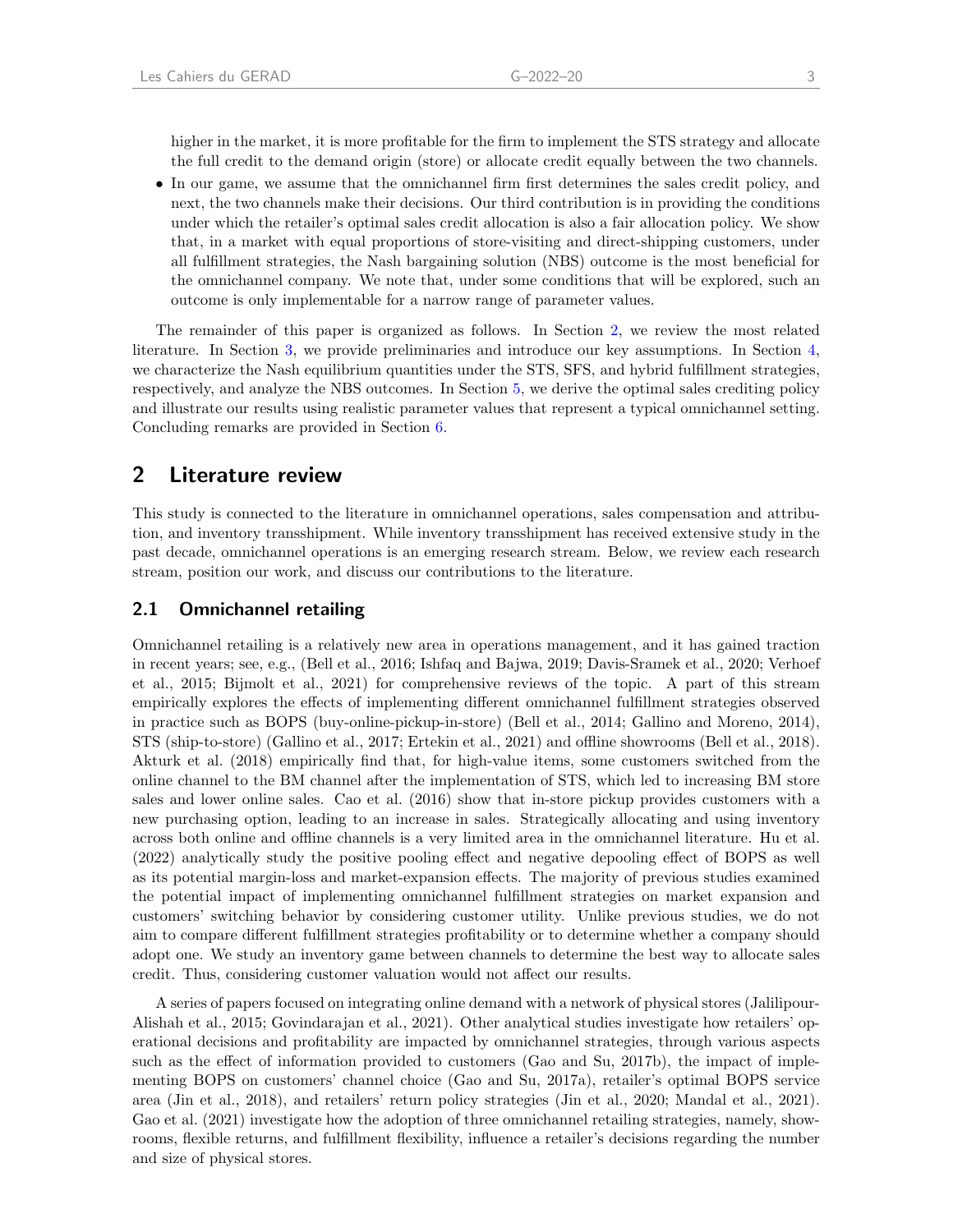Little attention has been paid to the SFS option in the operations management literature. [Li](#page-28-6) [\(2020\)](#page-28-6) studies the effects of the ship-from-store-to-store option on the retailer's multiperiod inventory decisions. [He et al.](#page-27-16) [\(2021\)](#page-27-16) study the impacts of opening physical stores and the SFS option on consumers' shopping behaviors. [Bayram and Cesaret](#page-27-17) [\(2021\)](#page-27-17) investigates dynamic SFS fulfillment decisions from which store to fulfill an online order when it arrives and finds that it is not practical to implement ship-from-store when a large number of stores are included in the network.

Most of the studies in the literature are based on a centralized supply chain, where the retailer decides the order quantity for online and offline channels. In this paper, we are interested in a case where each channel is managed by separate and independent teams. By analyzing the functionality of two omnichannel fulfillment options, namely, STS and SFS, we add to the literature by considering how inventory decisions are made under different sales allocation policies.

None of the reviewed works have focused on sales credit allocation between the store and online channel once the omnichannel strategies are implemented. To the best of our knowledge, only [Gao and](#page-27-3) [Su](#page-27-3) [\(2017a\)](#page-27-3) briefly investigate how to allocate BOPS revenue between channels. They assume that the store obtains a fraction of the BOPS revenue and they compare the store's inventory under centralized and decentralized systems. They find that the store is usually either overstocked or understocked relative to the centralized benchmark. They show that, with BOPIS fulfillment, a simple revenuesharing contract between channels can coordinate the decentralized system and align the incentives of the BM store with the entire organization. They do not consider inventory allocation for the online channel. Our study provides a different perspective to the stream of work on omnichannel inventory operation by considering a game between the BM store management team and the DC's management team. Our study is different from [Gao and Su](#page-27-3) [\(2017a\)](#page-27-3) in two ways. First, when investigating profit allocation, we consider an inventory game between the store and the online channel, where each player's inventory decision affects the other channel's profit. Second, we consider the implementation of different omnichannel strategies (STS and SFS) and their related operating costs for the store and the online channel.

There are also some similarities between our work and salesforce compensation studies in the marketing literature, where the amount of effort made is the only factor affecting sales. Although there have been some discussions about the interactions between inventory and sales effort in centralized settings, inventory rarely is a focus in this literature. Recently, a few papers have considered limited inventory [\(Dai et al.,](#page-27-18) [2021\)](#page-27-18), however the inventory decision is mostly set exogenously before the sales agent makes the effort decision. [Li et al.](#page-28-7) [\(2020\)](#page-28-7) study the problem of designing compensation contracts to incentivize the retail store managers, who next choose the effort level and order quantity. When all else is equal, they find that store managers exert more effort under target contracts than under profit sharing.

#### 2.2 Inventory transshipment

Our paper also draws on and contributes to the literature on lateral transshipment, which allows inventory to be moved between multiple locations in order to better meet demand (Axsäter, [1990\)](#page-26-1). In omnichannel retailing, the fact that demands from either market can be fulfilled by either stock of inventory, is analogous to a reactive transshipment setting. Here, we are particularly interested in studies that examine transshipment between independent, decentralized players and their optimal stocking and sharing decisions, in a game theoretical framework [\(Rudi et al.,](#page-28-8) [2001;](#page-28-8) Çömez et al., [2012;](#page-27-19) [Zhang et al.,](#page-29-1) [2020;](#page-29-1) [Zhao and Atkins,](#page-29-2) [2009;](#page-29-2) [Shao et al.,](#page-28-9) [2011;](#page-28-9) [Silbermayr,](#page-28-10) [2020\)](#page-28-10). A major part of the literature considers a two-symmetric-retailer system, with identical cost parameters, or symmetric market demands [\(Archibald et al.,](#page-26-2) [2009;](#page-26-2) [Paterson et al.,](#page-28-11) [2012;](#page-28-11) [Hezarkhani and Kubiak,](#page-28-12) [2010\)](#page-28-12). Our research is closer to transshipment studies in a dual-channel retailer setting, where the inventory pooling benefits or transshipment operating costs are not symmetric. [Yang and Qin](#page-29-3) [\(2007\)](#page-29-3) analyze a case where online demand can be fulfilled from a network of BM stores and called this "virtual lateral transshipment,"that is, the demand is redirected to another location without inventory being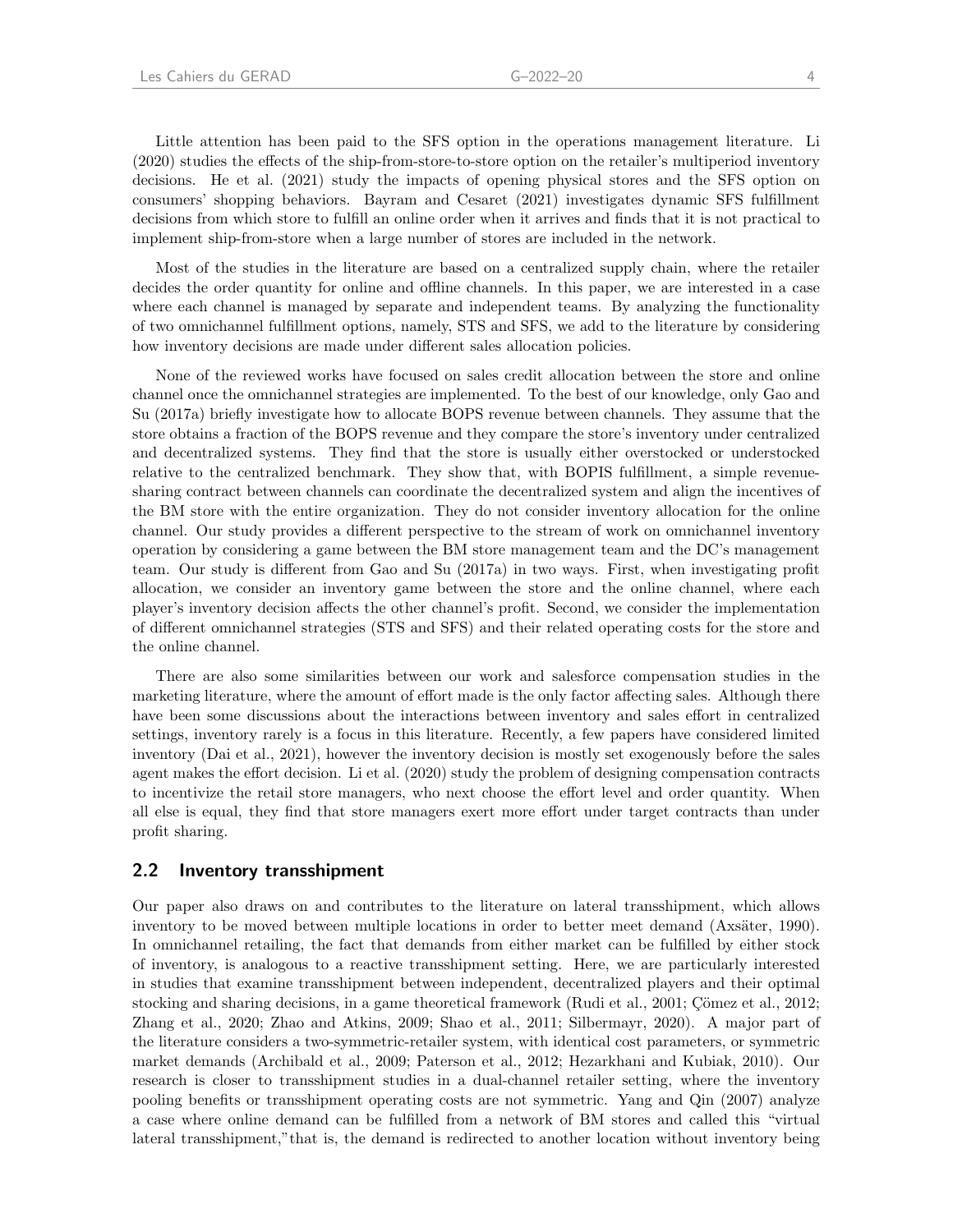transferred between the locations. [Zhao et al.](#page-29-4) [\(2016\)](#page-29-4) determine the optimal order quantities of different

channels under a lateral inventory transshipment strategy where a manufacturer forwards its online orders to an offline retailer. [He et al.](#page-27-20) [\(2014\)](#page-27-20) focus on a manufacturer's dual channel and propose a quantity-discount contract to achieve coordination. [Seifert et al.](#page-28-13) [\(2006\)](#page-28-13) consider a supply chain with multiple independent retailers and a single "virtual" store.

Most of the studies on transshipment in a dual channel assume that a retailer owns both channel, and that decisions are centralized to maximize the total profit. As mentioned before, here, we assume that the channels are managed by separate teams with distinct profit functions. Transfer price (i.e., a fee charged by one store for transshipping products to another) has been well studied as a coordinating mechanism [\(Rudi et al.,](#page-28-8) [2001;](#page-28-8) [Hezarkhani and Kubiak,](#page-28-12) [2010;](#page-28-12) [He et al.,](#page-27-20) [2014\)](#page-27-20). [Hu et al.](#page-28-14) [\(2007\)](#page-28-14) show that, in a two-location inventory model with asymmetric locations, coordinating prices may exist for only a narrow region in the parameter space. They also find that transshipment costs have the most direct effect on the existence of coordinating prices. [Li and Li](#page-28-15) [\(2018\)](#page-28-15) discuss the impact of bargaining power in a two-echelon supply chain consisting of one manufacturer and two symmetric retailers with bidirectional transshipment between them. [Katok and Villa](#page-28-16) [\(2021\)](#page-28-16) use behavioral laboratory experiments to investigate how transfer prices should be set centrally when ordering decisions are made by two symmetric local retailers. They find a positive relationship between transfer prices and ordering decisions and show that having retailers negotiate transfer prices performs quite well. [Li and Chen](#page-28-17) [\(2020\)](#page-28-17) empirically study transfer price from a behavioral perspective and examine how the decisions of decentralized retailers can be affected by commitments in transfer price and in sharing. They show that, when order quantities are set after the transfer price, the ordering decisions are influenced by the transfer price. As far as we know, the only study that considers inventory transshipment in an omnichannel environment is [Derhami et al.](#page-27-21) [\(2021\)](#page-27-21). They propose a data-driven model to estimate product availability in a network of interconnected retailers within the customer's acceptable time frame.

Our analysis is distinct from the aforementioned literature due to modeling features specific to the omnichannel setting, such as asymmetric demands, fulfillment process, and costs for the store and online channels. In addition, one of the main assumptions in the above literature is that all of the unsatisfied demand will be fulfilled with the transshipped inventory. Whereas, in the omnichannel setting, due to the difference in fulfillment waiting times, only a portion of customers would agree to order with the cross-channel fulfillment strategies in case of stock out. Clearly, this gap in the literature, especially in light of the the extensive offerings of omnichannel services in the marketplace, signals a significant research need. None of the reviewed works have addressed the issue of revenue allocation between the store and online channel after implementing omnichannel strategies. The novel aspects of our model enable us to generate insights into the decisions of an omnichannel firm, because these seemingly beneficial fulfillment strategies may undermine the firm's overall profit when the sales credit is not allocated correctly between channels.

### <span id="page-7-0"></span>3 Setup and assumptions

We consider a manufacturer/brand/firm that sells a product to customers through online (e-commerce site) and offline (BM store) channels at price p. We assume that the total number of potential consumers in the market (the market size) is a uniformly distributed random variable between 0 and  $M$ , i.e.,  $D \sim U[0, M]$ . Consumers are of two types, namely, store-visiting customers, representing a proportion  $\phi$  of the total, and the remaining  $1 - \phi$  being direct-shipping customers. Store-visiting customers always choose to visit the BM store or order online and pick up the order in-store. Direct-shipping customers always prefer to have their orders shipped to their address. A store-visiting customer typically lives near a BM store, prefers traditional shopping, or simply needs the product immediately. This segmentation is consistent with empirical studies [\(Skrovan,](#page-28-18) [2017;](#page-28-18) [Nageswaran et al.,](#page-28-19) [2020\)](#page-28-19). Consequently, the in-store and online demands are given by  $D_s \sim U[0, \phi M]$  and  $D_o \sim U[0, (1 - \phi)M]$ , respectively. Denote by p the fixed retail price.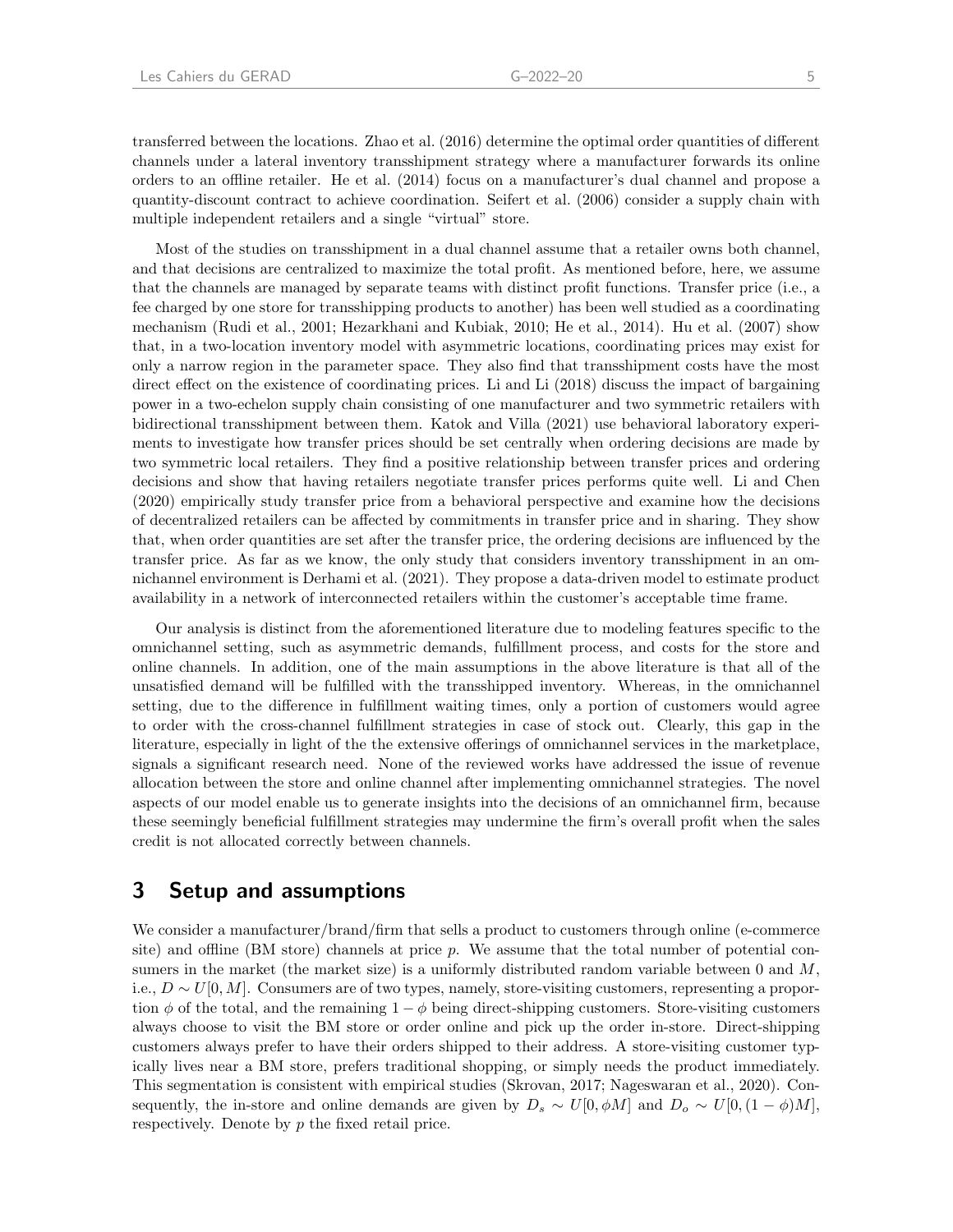The store and the online channel are operated by two separate management teams, each maximizing its own profit. The firm may hold an inventory in the store and in a DC. Orders  $q_s$  and  $q_o$  for the two channels are placed before the selling season starts. Throughout the paper, the subscript o stands for the online channel (distribution center) and the subscript s refers the store. We consider four scenarios for fulfilling consumers' orders, that is, benchmark, STS, SFS, and a hybrid scenario.

- Benchmark scenario: Each channel fulfills its own demand and faces a newsvendor-type problem where any excess demand is lost. This scenario allows us to measure the benefit of the three others.
- STS scenario: When in-store customers encounter a stock out, although they are given the STS option, not all are willing to wait the shipping time for product delivery. We assume that only a fraction  $\alpha$  of in-store customers switch to STS in case of an in-store stock out. The STS sales are given by

$$
T_t = \mathbb{E}\min[\alpha(D_s - q_s)^+, (q_o - D_o)^+],
$$

where the subscript  $t$  stands for ship to store. We suppose that there are no back orders and that lack of available inventory equals lost sales.

SFS scenario: The store serves all in-store customers, and the excess stock, if any, may be used to fulfill unsatisfied online orders by shipping products directly to the customer's address. The SFS sales are given by the minimum between the store's excess inventory and the online channel's excess demand, that is,

$$
T_f = \mathbb{E} \min[(D_o - q_o)^+, (q_s - D_s)^+],
$$

where the subscript  $f$  stands for ship from store. Our implicit (reasonable) assumption is that online customers do not care from where the product is shipped from. Also, as they are not sensitive to the delivery waiting time, even if shipping from the BM takes more time than shipping from the DC, we suppose that all unsatisfied online customers choose SFS in case of stock-out.

Hybrid scenario: Both STS and SFS options are available. We refer to this model by h for hybrid.

Due to the differences in fulfillment processes, the handling costs vary across the two channels. Let  $c_s$  and  $c_o$  denote in-store procurement cost and the online channel's direct shipping fulfillment cost (shipping cost for last mile delivery), respectively. If the BM store fulfills online orders with SFS, a cost  $c_f$  is incurred for each unit delivered to the customers. With SFS, not only are items shipped twice, proper structure and store associates are required to pick, pack, and ship single items from stores to the customer's address. Compared to DCs, most BM stores are poorly positioned for picking and packing orders for delivery. Therefore, we assume that  $c_f \geq c_o$ . If the online channel fulfills an order via STS, a cost  $c_t$  is incurred for each unit sent to store. From the retailer standpoint, one can verify that the retailer's logistics cost for last mile deliveries  $c<sub>o</sub>$  is much higher than selling through the STS channel, i.e.,  $c_t < c_o$ . To avoid trivial cases, we assume that  $p > \max\{c_s, c_o\}$ , which implies that p is also larger than  $c_f$  and  $c_t$ .

To save on notation, let  $m_o = p - w - c_o$  denote the online profit margin. Further, denote by  $\eta$  the store's holding cost for unused inventory. Due to the lower rent and storage fees, we assume that the DC's holding is negligible and set equal to zero.

In the STS, SFS, and hybrid scenarios, the profit of the BM store and the DC will depend on the sales credit share, that is, the compensation that a channel gets for fulfilling a customer's order received by the other channel. Denote by  $k_j$  this sales credit share, with  $k_j \in [0, p]$  for  $j = f, h, t$ . The actual value of  $k_j$  can be determined by some ad-hoc rules, e.g., the full credit goes to where the demand originated or is split half-and-half. Here, we assume that  $k_i$  is exogenously determined by the retailer and then by implementing the Nash bargaining solution, we examine whether the optimal sales allocation policy also reflect a fair allocation.

Table [1](#page-9-1) summarizes our notation.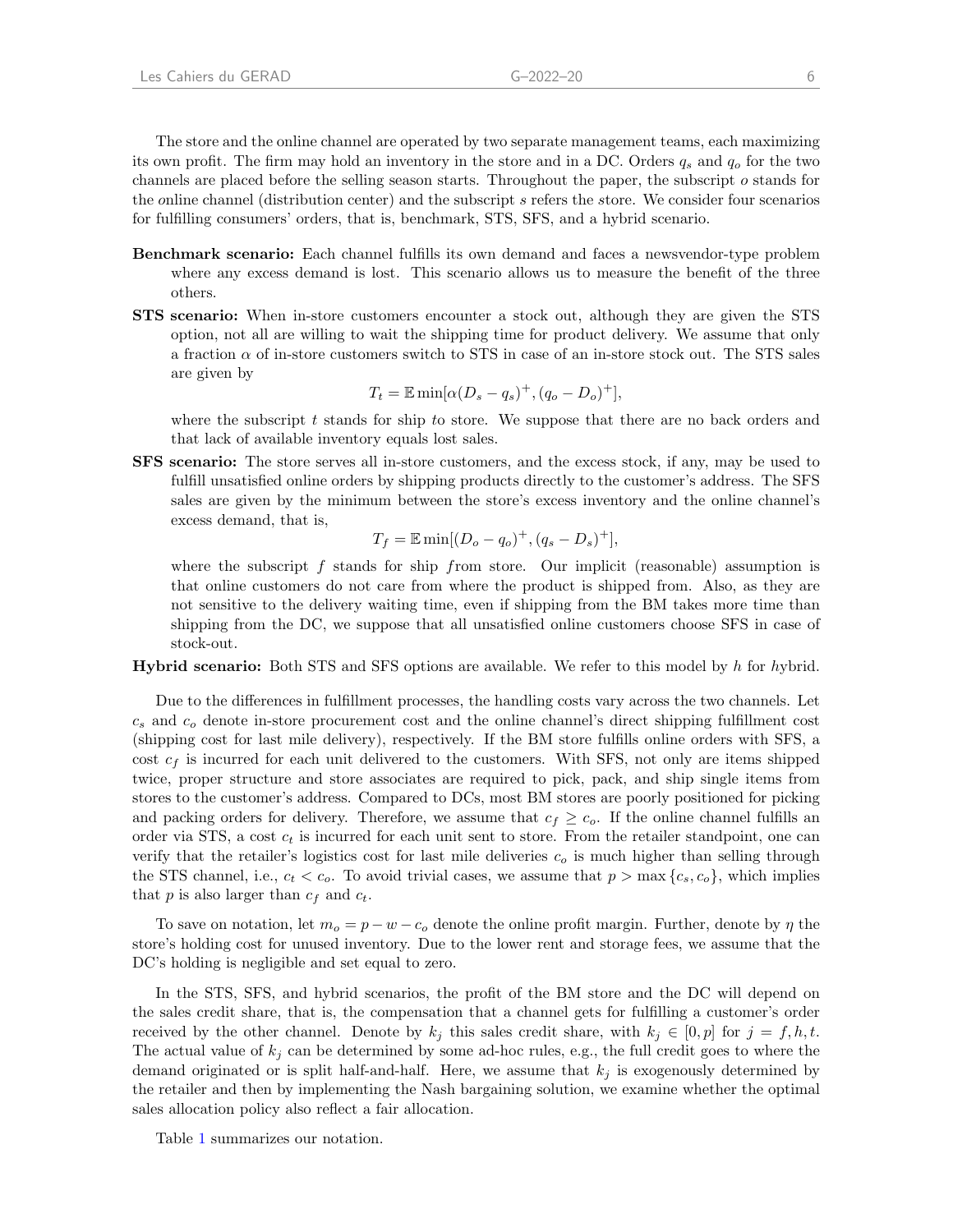Table 1: Notation

<span id="page-9-1"></span>

| Symbol           | Definition                                                             |
|------------------|------------------------------------------------------------------------|
| w                | Wholesale price                                                        |
| M                | Market size                                                            |
| $\boldsymbol{p}$ | Retail price                                                           |
| $c_s$            | In-store fulfillment cost (wholesale price $+$ store's operating cost) |
| $c_{\alpha}$     | DC's direct shipping fulfillment cost, e.g., packing and delivery cost |
| $c_t$            | STS fulfillment cost                                                   |
| $c_f$            | SFS fulfillment cost                                                   |
| $k_i$            | Sales credit share, for $j = f, h, t$ .                                |
| Φ                | Fraction of customers choosing to visit or pick up in-store            |
| $\alpha$         | Fraction of the store demand switched to STS in case of stock out      |
| $\eta$           | Holding cost                                                           |

### <span id="page-9-0"></span>4 Model analysis

In this section, we characterize the Nash equilibrium order quantities in the different fulfillment scenarios, and determine the sales credit using the NBS in the relevant scenarios. In all, but the benchmark, the expressions of the equilibrium quantities are very large and are not shown. Instead, their properties are highlighted and they are illustrated numerically.

### 4.1 Benchmark

To evaluate the benefits of the omnichannel strategies, we start by examining a benchmark system in which the firm's online and offline channels are independently managed, and cross-channel sales are not possible. The expected profit are given by

<span id="page-9-2"></span>
$$
\Pi_s^b(q_s) = p \mathbb{E} \min(D_s, q_s) - c_s q_s - \eta \mathbb{E}[q_s - D_s]^+, \tag{1}
$$

$$
\Pi_o^b(q_o) = (p - c_o) \mathbb{E} \min(D_o, q_o) - wq_o,
$$
\n
$$
(2)
$$

where  $\Pi_s^b$  and  $\Pi_o^b$  represent the store's and the online channel's expected profit, respectively. The first two terms in [\(1\)](#page-9-2) represent the expected profit from selling the product in the store, while the third term measures the expected inventory holding cost for leftover inventory. To have  $q_o^b > 0$ , we make the intuitive assumption that  $p > w + c_0$ . In [\(2\)](#page-9-3), the first term represents the revenues and the second one the purchasing cost.

From the first-order optimality conditions, it is easy to verify that the optimal order quantities are given by

<span id="page-9-3"></span>
$$
q_s^b = \phi M \left( \frac{p - c_s}{p + \eta} \right) > 0,
$$
  

$$
q_o^b = (1 - \phi) M \left( \frac{m_o}{p - c_o} \right) > 0.
$$

Without any surprise,  $q_s^b$  decreases with the cost  $c_s$ , and  $q_o^b$  decreases with w and  $c_o$ . Also, as expected, both order quantities increase with the retail price. Finally,  $q_s^b$  increases with the fraction of customers who choose to visit or pick up in-store, whereas  $q_o^b$  decreases with this proportion. Inserting the equilibrium quantities in the profit functions, we obtain

$$
\Pi_s^b = \frac{\phi M (p-c_s)^2}{2(p+\eta)},
$$
  

$$
\Pi_o^b = \frac{(1-\phi) M m_o^2}{2(p-c_o)}.
$$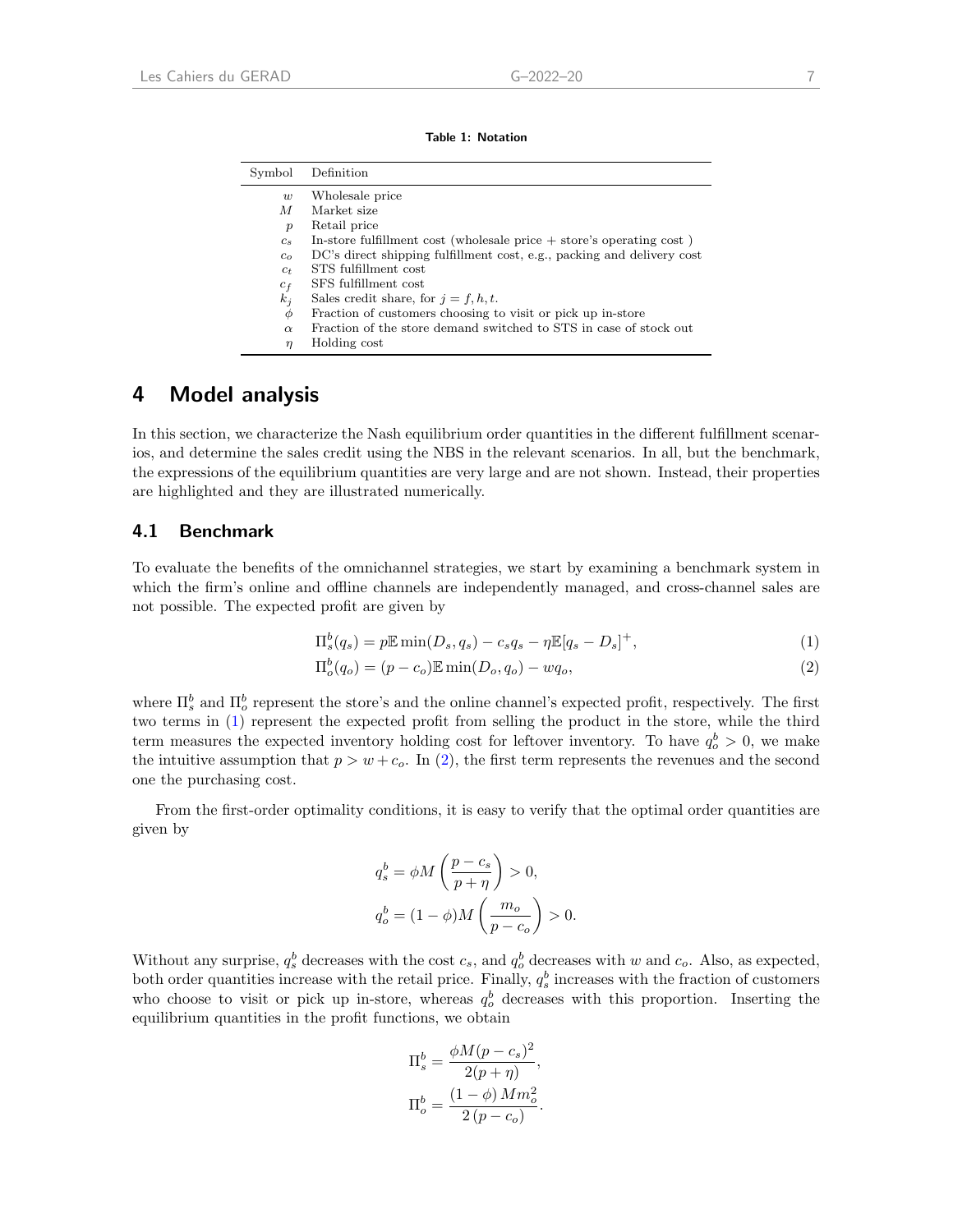### 4.2 Ship to Store (STS)

To handle in-store stock outs, STS is an option retailers can use to provide in-store pickup services. If the store can get the items transferred from the DC, the customer is given the option of coming back later to pick up their order. Although it is not as good as using in-store inventory to fulfill the order, STS is an improvement over not providing the service at all or losing sales.

The number of orders fulfilled by STS is defined by

<span id="page-10-1"></span><span id="page-10-0"></span>
$$
T_t = \mathbb{E} \min[\alpha (D_s - q_s)^+, (q_o - D_o)^+].
$$

Let  $k_t$  be the credit allocation rule under STS. Then, the store and the online channel earn  $(p - k_t)$ and  $(k_t - c_t)$  per STS sale, respectively. The expected profits of the store and the online channel under the STS strategy are given by

$$
\Pi_s^t(q_s) = p \mathbb{E} \min(D_s, q_s) - c_s q_s - \eta \mathbb{E}[q_s - D_s]^+ + (p - k_t) T_t,
$$
\n(3)  
\n
$$
\Pi_o^t(q_o) = (p - c_o) \mathbb{E} \min(D_o, q_o) - w q_o + (k_t - c_t) T_t,
$$
\n(4)

where

$$
T_t = \begin{cases} \alpha(D_s - q_s), & \text{if } (q_o - D_o) > \alpha(D_s - q_s) > 0, \\ q_o - D_o, & \text{if } \alpha(D_s - q_s) > (q_o - D_o) > 0, \\ 0, & \text{otherwise.} \end{cases}
$$

In [\(3\)](#page-10-0) and [\(4\)](#page-10-1), the terms  $(p - k_t)T_t$  and  $(k_t - c_t)T_t$  represent the expected profit from the STS sales for the store and online channel, respectively. We assume that  $k_t \in [c_t, p]$  to guarantee that the online channel is willing to fulfill STS orders.

Given our assumption that the two channels are managed independently, we seek a Nash equilibrium.

<span id="page-10-2"></span>**Proposition 1.** If  $\alpha(k_t - c_t) \leq (p - c_o)$ , then there exists a unique Nash-equilibrium order quantities under STS fulfillment.

#### Proof. See Appendix.

Proposition [1](#page-10-2) shows that a unique STS Nash equilibrium exists when the online channel's profit margin from direct delivery sales  $(p - c<sub>o</sub>)$  is higher than the profit margin of fulfilling STS orders  $\alpha(k - c_t)$ . This condition ensures that it is not always beneficial to the DC to sell through the STS strategy. The best response functions of the two players are given by

$$
q_s^t(q_o^t) = \frac{2\phi(1-\phi)(p-c_s)M^2 - (p-k_t)(q_o^t)^2}{2(1-\phi)M(p+\eta)},
$$
\n(5)

$$
q_o^t(q_s^t) = \frac{2\phi(1-\phi)(p-w-c_s)M^2 + \alpha(k_t-c_t)(\phi M - q_s^t)^2}{2\phi M(p-c_o)}.
$$
\n(6)

Remark 1. The equilibrium quantities are obtained by solving the above system, which requires finding the roots of a fourth-degree polynomial. As the resulting expressions are very long and do not give any qualitative insight, we do not show them. In the numerical examples, we always obtain only one root that leads to positive quantities and demands. The same situation happens in all omnichannel scenarios.

To characterize the strategic interaction between the two players, we compute the derivatives of the reaction functions to obtain

<span id="page-10-4"></span><span id="page-10-3"></span>
$$
\frac{dq_s^t(q_o^t)}{dq_o^t} = -\frac{(p - k_t)q_o^t}{(1 - \phi)M(p + \eta)} < 0,
$$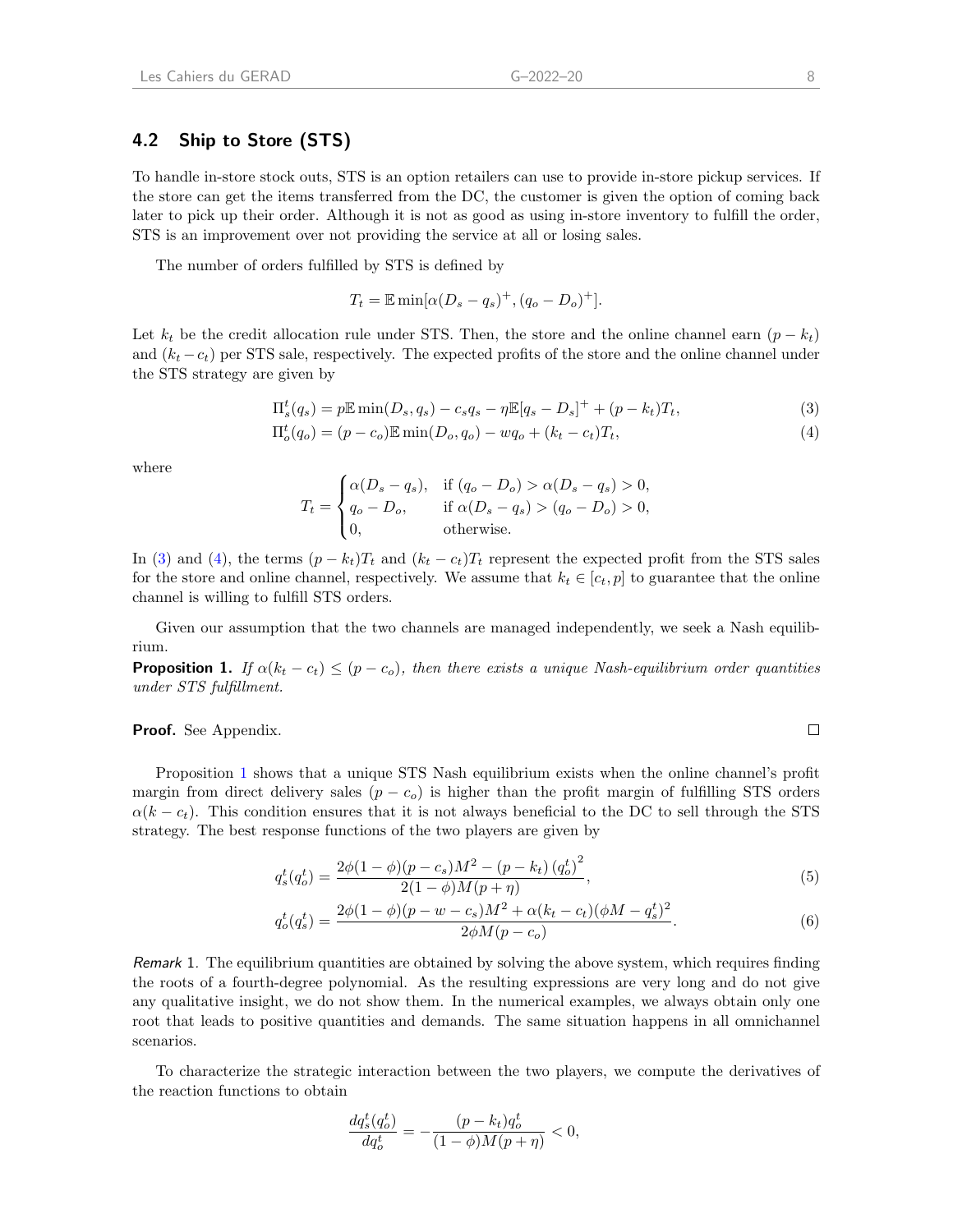which implies strategic substitution, that is, each manager's order quantity is decreasing in the other manager's order.<sup>[1](#page-11-0)</sup>

Solving the nonlinear response functions  $(5)$ – $(6)$  for some special cases leads to the following observations:

1. If the firm gives the full credit  $k_t = p$  to where the demand is fulfilled (to the DC/online channel), then solving  $(5)-(6)$  $(5)-(6)$  $(5)-(6)$ , we obtain

<span id="page-11-2"></span>
$$
q_s^t = q_s^b = \phi M \left(\frac{p - c_s}{p + \eta}\right),\tag{7}
$$

$$
q_o^t = (1 - \phi)M\left(\frac{m_o}{p - c_o}\right) + \frac{\alpha\phi M(p - c_t)(c_s + \eta)^2}{2(p - c_o)(p + \eta)^2} > q_o^b,
$$
\n(8)

that is, the store orders the same quantity as in the benchmark, while the online channel increases its order with respect to the benchmark. Note that the upper bound of the BM store's equilibrium order quantity is equal to the optimal order quantity in the benchmark model when  $k = p$ ; otherwise, the store always orders less than the benchmark's optimal order quantity  $q_s^t \le q_s^b$ .

2. If the firm allocates the credit to the store  $(k_t = c_t)$ , then the equilibrium would be

$$
q_s^t = \phi M \left(\frac{p - c_s}{p + \eta}\right) - \frac{(1 - \phi)M(p - c_t)m_o^2}{2(p + \eta)(p - c_o)^2} < q_s^b,\tag{9}
$$

$$
q_o^t = q_o^b = (1 - \phi)M\left(\frac{m_o}{p - c_o}\right). \tag{10}
$$

In this scenario, the online channel orders the same quantity as in the benchmark, while the store orders less, implying that the total order is lower than in the benchmark. The intuition behind this result is that the store is somehow incentivized to free ride the online channel.

3. In the intermediate case where  $c_t < k_t < p$ , the online channel (store) always orders more (less) than in the benchmark scenario.

Given the very large expressions of the equilibrium quantities, any further analysis of how they vary with the credit allocation  $k_t$  must be done numerically. We use the following realistic parameter values that represent a typical omnichannel setting [\(Petersen,](#page-28-20) [2017\)](#page-28-20), and satisfy the assumptions made previously:

<span id="page-11-1"></span>
$$
w = 6
$$
,  $M = 600$ ,  $p = 40$ ,  $c_s = 10$ ,  $c_o = 20$ ,  $c_t = 3$ ,  $c_f = 23$ ,  $\phi = 0.5$ ,  $\alpha = 0.6$ ,  $\eta = 7$ . (11)

Figure [1](#page-12-0) shows the equilibrium orders as a function of the sales-credit allocation ratio  $k_t/p$  for three different values of  $\phi$ . We observe that the store's order quantities are increasing in this ratio, whereas the DC's orders are almost constant in  $k_t/p$ .

#### 4.2.1 Nash bargaining solution under STS strategy

Suppose that the retailer uses the Nash bargaining solution (NBS) to determine  $k_t$ . The rationale for doing so is the fairness property of the NBS, that is, both parties improve their outcomes equally with respect to the status quo point, which gives the payoffs the channels would obtain if there was no agreement. We let the players' benchmark profits to be the status quo.

The determination of equilibrium quantities and the sales credit allocation involves the following two steps:

<span id="page-11-0"></span><sup>&</sup>lt;sup>1</sup>We recall that when the strategy of each player decreases (increases, independent) in the other player's strategy, then we have strategic substitution (complementarity, no interaction).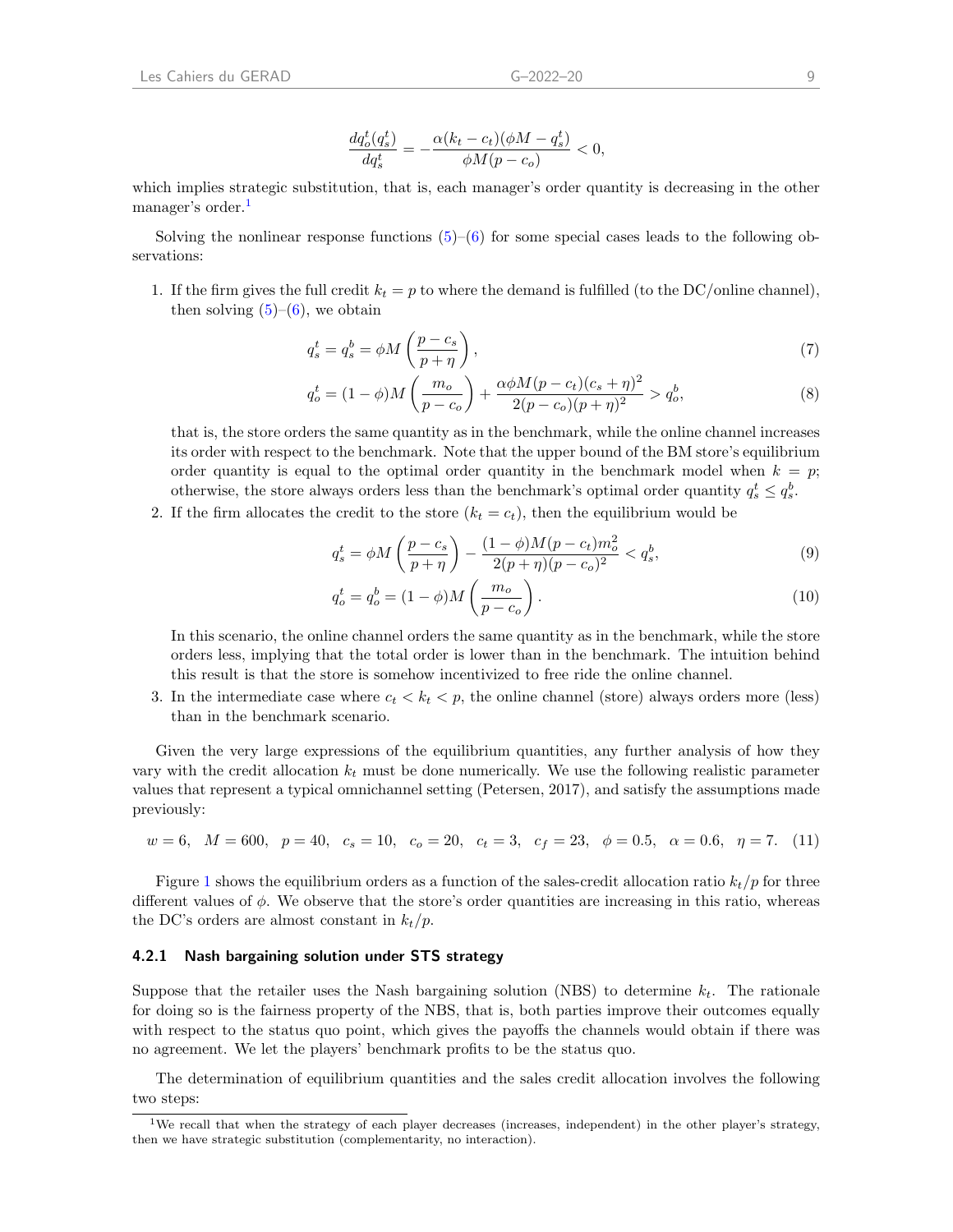<span id="page-12-0"></span>

Figure 1: Comparison of Nash equilibrium order quantities under the STS strategy for various fractions of store-visiting customers

**Operational stage:** For any sales credit rule  $k_t$  set by the retailer, the store and the online channel simultaneously choose their order quantities  $q_s$  and  $q_o$  by solving the optimization problems

$$
\max_{q_s} \Pi_s (q_s, q_o, k_t(q_s, q_o)),
$$
  

$$
\max_{q_o} \Pi_o (q_s, q_o, k_t(q_s, q_o)).
$$

Denote by  $q_s^t$  and  $q_o^t$  the resulting optimal values.

Credit allocation stage: To determine  $k_t$  using the NBS, the retailer solves the following maximization problem:

> $\max_{k_t} \left[ \Pi_s^t(k_t, q_s^t, q_o^t) - \Pi_s^b \right] \left[ \Pi_o^t(k_t, q_s^t, q_o^t) - \Pi_o^b \right]$  $(12)$

that is, the product of the two players' incremental profits with respect to the status quo.

Next, the demands are realized and the two channels receive their sales credits.

<span id="page-12-1"></span>Proposition 2. Under the STS fulfillment strategy, if

$$
\frac{2p-c_s+\alpha c_t-\sqrt{(p-c_s+\alpha c_t)-\alpha^2 c_t p}}{p+2(p-c_s+\alpha c_t)+\alpha^2 c_t} \leq \phi \leq \frac{2p(p-c_s)}{2p(p-c_s)+c_t(p-c_t)\alpha^2},
$$

then there exists a unique NBS credit rule

$$
k_t^*(q_s^t, q_o^t) = \frac{p(\mathbb{E}\min(D_s, q_s^t) + T_t) - c_s q_s^t - \eta \mathbb{E}[q_s^t - D_s]^+ - \Pi_s^b}{T_t} - \frac{(p - c_o)\mathbb{E}\min(D_o, q_o^t) - wq_o - c_t T_t - \Pi_o^b}{T_t},
$$

where  $c_t < k_t^*(q_s^t, q_o^t) < p$ .

Proof. See Appendix.

The proposition shows that the NBS exists only under some restrictions on the parameter values, written here in terms of the fraction of store-visiting customers. Using the values in  $(11)$ , Figure [2](#page-13-0) shows the area where the NBS exists for different values of  $\phi$  and  $c_t$ . In particular, if  $\phi$  is low enough, then the NBS no longer exists.

Figure [3](#page-13-1) shows how the expected profits of the store, online channel, and firm change with the sales-credit allocation rate  $\frac{k_t}{p}$  for different fractions of store-visiting customers  $\phi \in \{0.3, 0.5, 0.7\}$ . We note that the store's profit  $\Pi_s^t$  is decreasing in  $k_t$ , while the DC's profit  $\Pi_o^t$  is increasing in  $k_t$ . Figure [3](#page-13-1) also exhibits the NBS value when  $\phi = 0.5$  and 0.7. At the NBS point, the firm's profit is the highest. Note that the NBS does not exist when the fraction of store-visiting customers is low, i.e.,  $\phi = 0.3$ .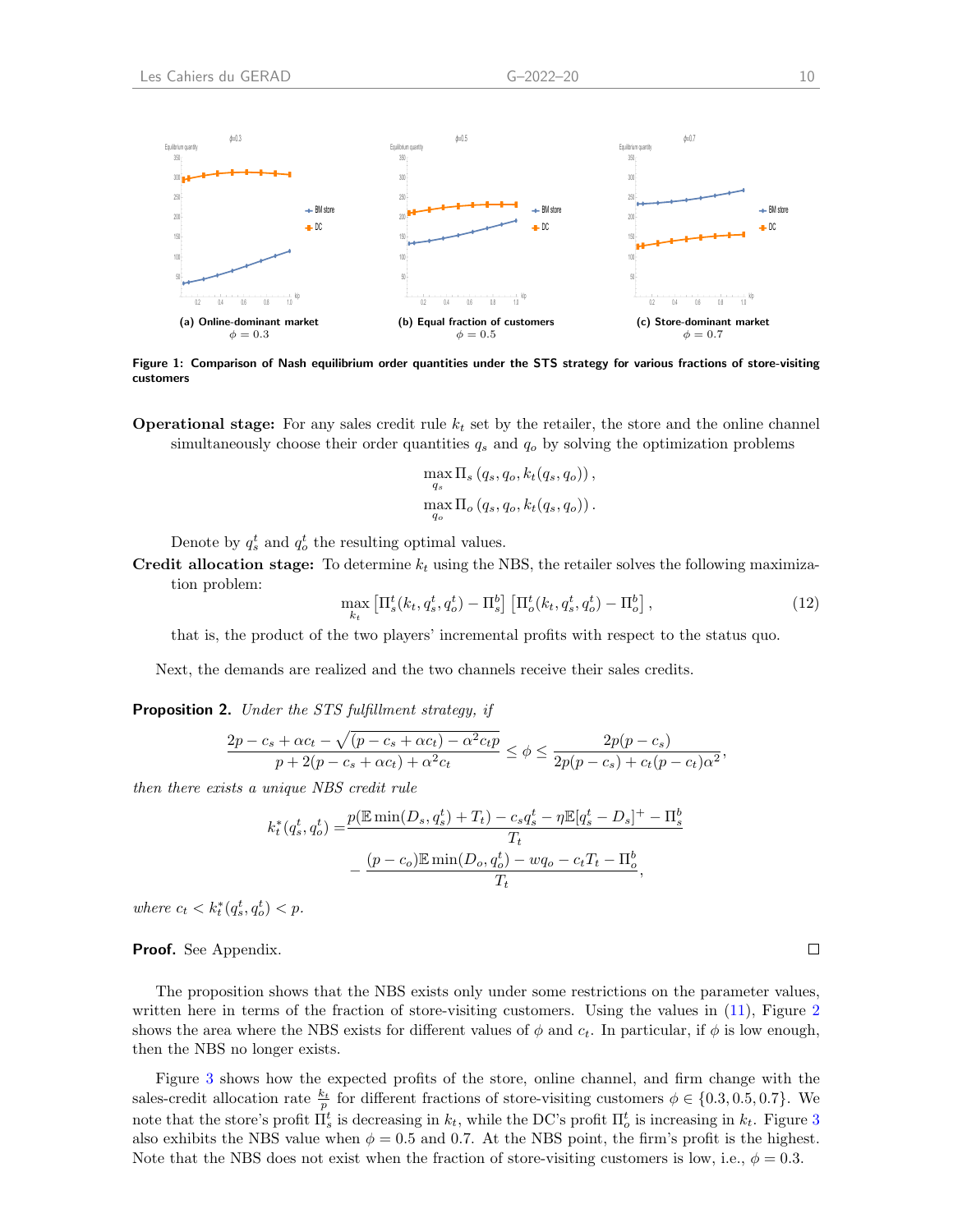<span id="page-13-0"></span>

Figure 2: The area where a unique NBS exists under STS (as a function of  $\phi$  and  $c_t$ )

<span id="page-13-1"></span>

Figure 3: Comparison of expected profits under STS strategy for various fractions of store-visiting customers

### 4.3 Ship-from-Store (SFS)

In an SFS strategy, the BM store can accommodate unmet online orders, after satisfying in-store customers' orders. In this scenario, the store operates as a virtual distribution center and fulfills the online orders by shipping parcels to consumers. For instance, in addition to Walmart and Macy's, recently Zara and GAP, two apparel giants, have converted their physical outlets worldwide to fulfill online orders [\(Thau,](#page-28-21) [2018;](#page-28-21) [Yang and Zhang,](#page-29-5) [2020\)](#page-29-5). Most of the retailers do not deliver themselves, but rely on third party for shipping. Further, when the cost of staff handling SFS orders is factored in, SFS is more expensive than direct delivery from the DC [\(Reagan,](#page-28-22) [2017\)](#page-28-22), that is,  $c_f > c_o$ . To ensure that the BM store is willing to fulfill SFS orders, we also assume that  $k_f \in [c_f, p]$ , where  $k_f$  is the allocation under SFS. The number of orders fulfilled via SFS is defined as

<span id="page-13-2"></span>
$$
T_f = \begin{cases} (D_o - q_o), & \text{if } (q_s - D_s) > (D_o - q_o) > 0, \\ (q_s - D_s), & \text{if } (q_o - D_o) > (D_s - q_s) > 0, \\ 0, & \text{otherwise.} \end{cases}
$$

The expected profit functions of the store and online channel under SFS are

$$
\Pi_s^f(q_s) = p \mathbb{E} \min(D_s, q_s) - c_s q_s + (k_f - c_f) T_f - \eta \mathbb{E}[q_s - D_s - T_f]^+ \tag{13}
$$

$$
\Pi_o^f(q_o) = (p - c_o) \mathbb{E} \min(D_o, q_o) - wq_o + (p - k_f)T_f
$$
\n(14)

The terms  $(k_f - c_f)T_f$  and  $(p - k_f)T_f$  are the expected profit from the SFS sales for each channel, while the last term in [\(13\)](#page-13-2) represents one of the benefits of SFS, that is, the lower inventory-holding cost due to leveraging the store's inventory.

<span id="page-13-3"></span>**Proposition 3.** If  $(p - k_f) \le (p - c_o)$  and  $k_f - c_f + \eta \ge 0$ , then there exists a unique Nash equilibrium order quantities under STS fulfillment.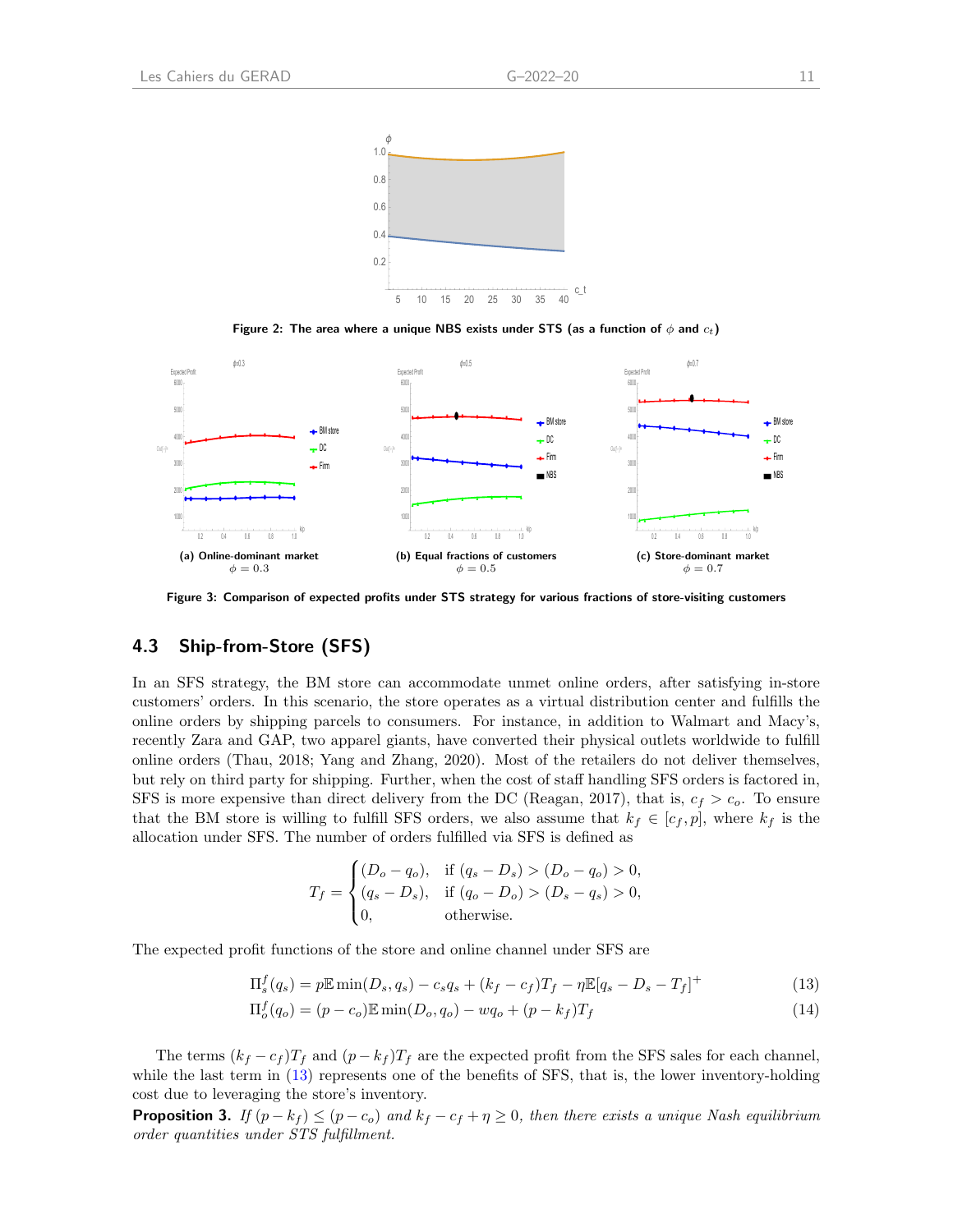Proof. See Appendix.

The above proposition shows that the existence of a unique Nash equilibrium requires that (i) the online channel's marginal profit from direct delivery to be higher than the marginal profit from an SFS sale  $(p - k_f \leq p - c_o)$ , and (ii) the store's unit inventory holding cost be higher than the marginal cost of fulfilling an SFS order. The two inequalities can be rewritten in the compact form  $k_f \in [\min\{c_o, c_f - \eta\}, p].$ 

From the first-order equilibrium conditions, we obtain the players' best response functions, that is,

$$
q_s^f(q_o^f) = \frac{(k_f + \eta - c_f)((1 - \phi)M - q_o^f)^2 + 2\phi(1 - \phi)(p - c_s)M^2}{2((1 - \phi)(p + \eta)M)}
$$
(15)

$$
q_o^f(q_s^f) = \frac{2\phi(1-\phi)m_oM^2 - (p-k_f)(q_s^f)^2}{2\phi(p-c_o)M}
$$
\n(16)

Their derivatives are given by

<span id="page-14-1"></span><span id="page-14-0"></span>
$$
\begin{aligned} \frac{d q_s^f(q_o^f)}{d q_o^f}&=-\frac{(k_f+\eta-c_f)((1-\phi)M-q_o^f)}{(1-\phi)M(p+\eta)}<0,\\ \frac{d q_o^f(q_s^f)}{d q_s^f}&=-\frac{(p-k_f)q_s^f}{\phi M(p-c_o)}<0, \end{aligned}
$$

which implies strategic substitution between the two decision variables. As in the STS scenario, each manager's order quantity is decreasing in the other manager's order.

Solving  $(15)$ – $(16)$  for some special cases leads to the following observations:

1. If the firm gives full credit to where the order was fulfilled (i.e., store),  $k_f = p$ , then we can observe that the upper bound of the DC's equilibrium order quantity is equal to the benchmark model's optimal order quantity,  $q_o^f = q_o^b$ . Otherwise, the DC always orders less than in the benchmark case  $q_o^f < q_o^b$ . The equilibrium quantities are

$$
q_s^f = \phi M \left( \frac{p - c_s}{p + \eta} \right) + \frac{(1 - \phi) w^2 M (k + \eta - c_f)}{2(p - c_o)(p + \eta)} > q_s^b,
$$
\n(17)

<span id="page-14-2"></span>
$$
q_o^f = q_o^b = (1 - \phi)M\left(\frac{m_o}{p - c_o}\right). \tag{18}
$$

2. If  $k_f = c_f - \eta$ , that is, the DC gets the SFS sales credit, then the equilibrium quantities become

$$
q_s^f = q_s^b = \phi M \left(\frac{p - c_s}{p + \eta}\right) \tag{19}
$$

$$
q_o^f = (1 - \phi)M\left(\frac{m_o}{p - c_o}\right) - \frac{\phi M(p + \eta - c_f)(p - c_s)^2}{2(p - c_o)(p + \eta)^2} < q_o^b. \tag{20}
$$

As SFS sales do not yield any marginal profit to the store, it orders the same quantity as in the benchmark. The online channel's order is below the benchmark. The total expected quantity is then lower in an SFS scenario, with  $k_f = c_f - \eta$ , than in the benchmark.

3. Under an SFS strategy, if  $c_f - \eta < k_f < p$ , then the BM store (DC) always orders more (less) than the benchmark case.

As illustrated in Figure [4,](#page-15-0) under an SFS fulfillment strategy, the DC's Nash equilibrium order quantities are increasing in the credit allocation ratio  $k_f / p$ , whereas the store's quantities vary little with this ratio.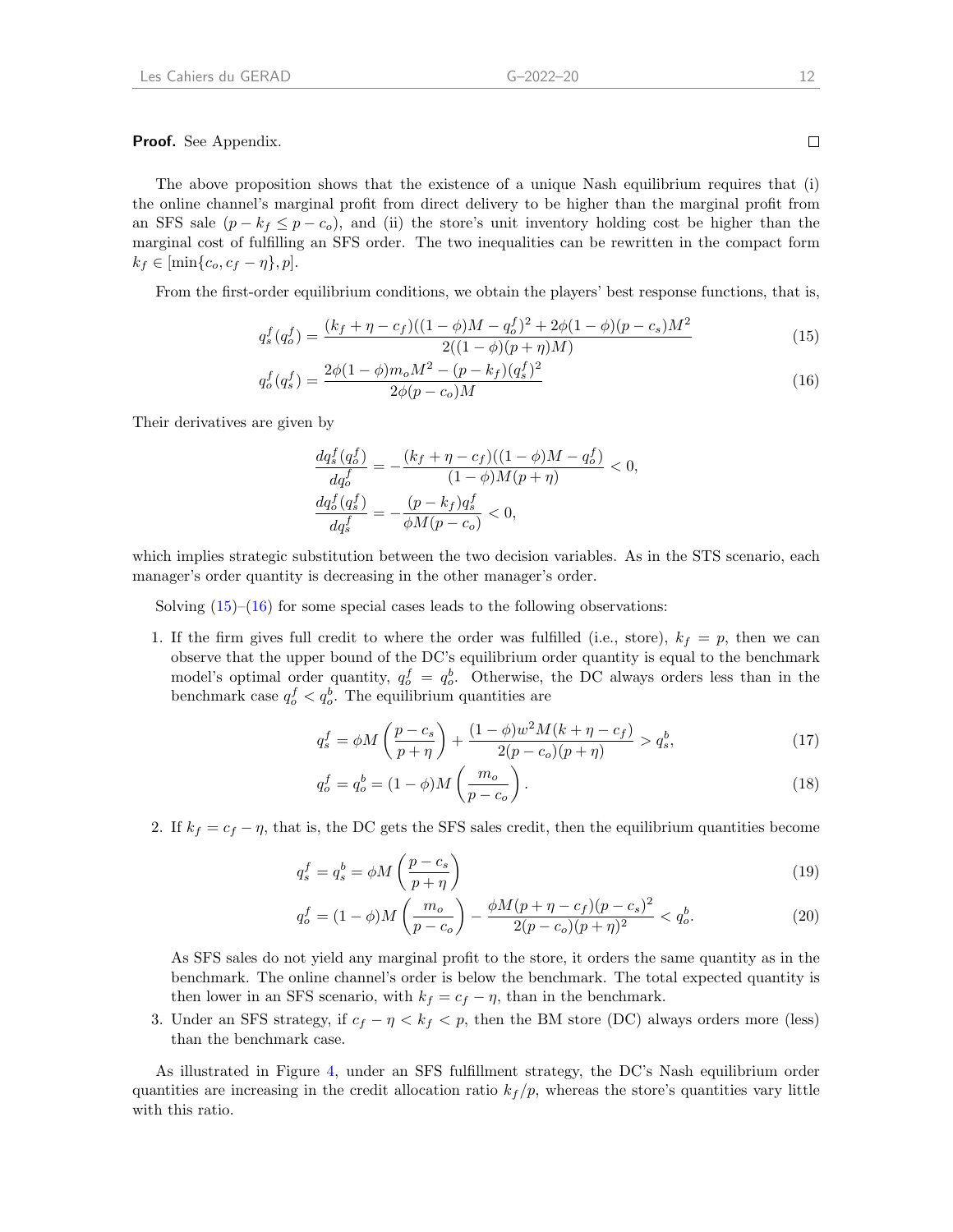<span id="page-15-0"></span>

Figure 4: Comparison of Nash equilibrium order quantities under SFS strategy for various fractions of store visiting customers

#### 4.3.1 Nash bargaining solution under SFS strategy

Similar to the previous scenario, the NBS allocation rule  $k_f$  is given by solving the following optimization problem:

$$
\max_{k_f} \left[ \Pi_s^f(k_f, q_s^f, q_o^f) - \Pi_s^b \right] \left[ \Pi_o^f(k_f, q_s^f, q_o^f) - \Pi_o^b \right].
$$

<span id="page-15-2"></span>Proposition 4. Under the SFS fulfillment strategy, if

$$
\frac{(c_f-p)(c_f-\eta)}{(c_f-p)(c_f-\eta)-2m_o(p-h)} < \phi \le \frac{m_o+2(c_f-\eta)}{2m_o+p-c_f+4(c_f-\eta)} + \frac{\sqrt{(m_o+2(c_f-\eta))^2-(c_f-\eta)(2m_o+p-c_f+4(c_f-\eta))}}{2m_o+p-c_f+4(c_f-\eta)},
$$

then there exists a unique NBS credit rule

$$
k_f^*(q_s^f, q_o^f) = \frac{(p - c_o)\mathbb{E}\min(D_o, q_o^f) - wq_o + pT_f - \Pi_o^b}{T_f}
$$
  
 
$$
- \frac{p\mathbb{E}\min(D_s, q_s^f) - c_s q_s^f - pF[q_s^f - D_s - T_f]^+ - c_f T_f - \Pi_s^b}{T_f}
$$

<span id="page-15-1"></span>Proof. See Appendix.



Figure 5: The area where a unique NBS exists under SFS, as a function of the  $\phi$  and operating costs  $c_f$ 

Figure [5](#page-15-1) shows the area where the NBS exists as a function of the fraction of store-visiting customers ( $\phi$ ) and the operating costs of SFS fulfillment strategy  $c_f$ . We observe that the higher the  $\phi$ ,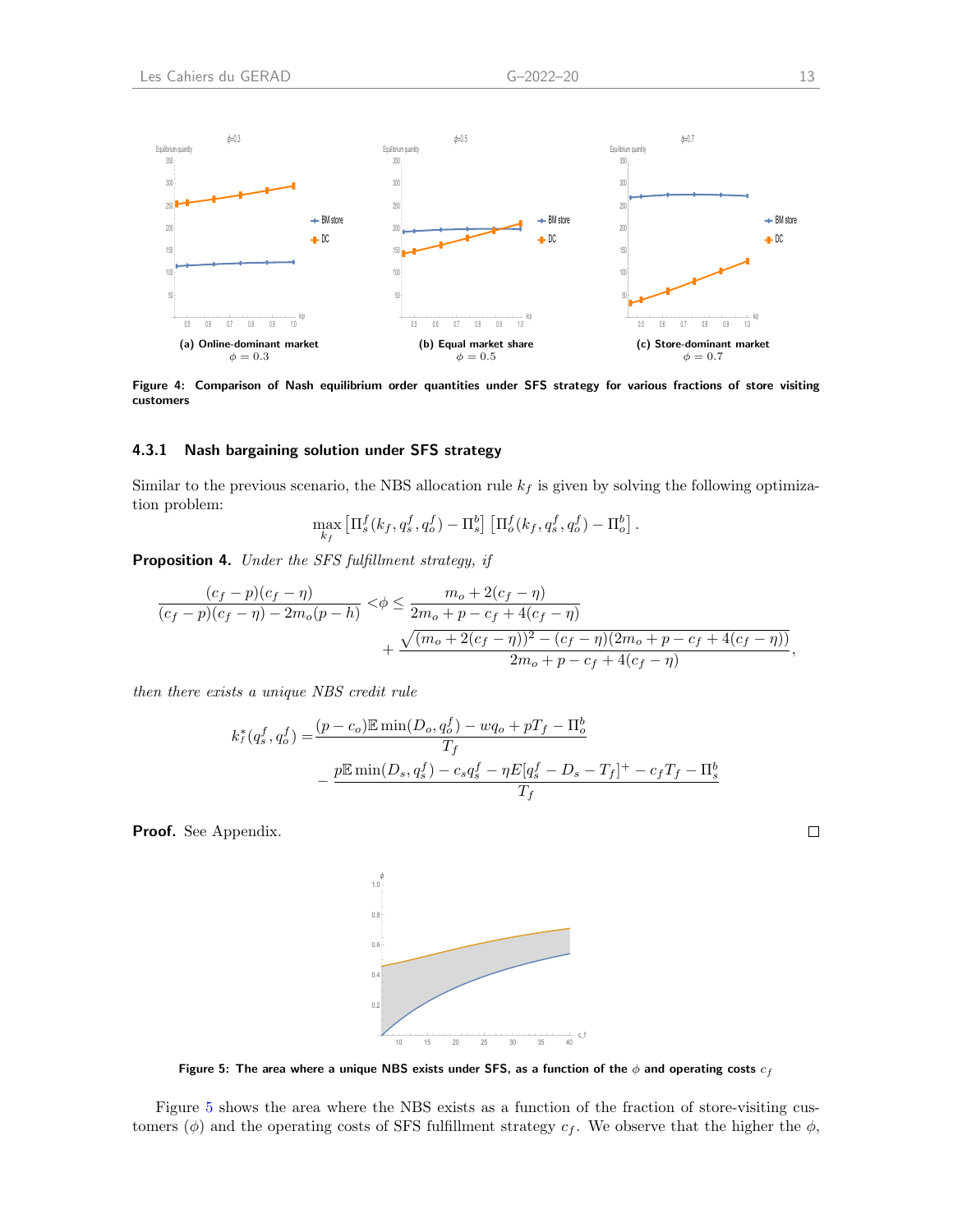the larger must be the value of  $c_f$  for the NBS to exist. Also, no solution exists for too high a value of  $φ$ .

Figure [6](#page-16-0) displays the profits of the DC, store and firm as function of the ratio  $k_f / p$ , for three different values of  $\phi$ . Under this SFS strategy, the store's profit  $\Pi_s^f$  increases and the DC's profit  $\Pi_o^f$ decreases as  $k_f$  becomes higher. Further, the NBS exists when  $\phi = 0.5$ , but not if  $\phi$  is equal to 0.3 or 0, 7. The results tend to indicate that the firm would benefit from allocating more credit to the online channel (the demand origin) if  $\phi$  is low (i.e.,  $\phi = 0.3$ ), whereas, in a market where store-visiting customers dominate (i.e.,  $\phi = 0.7$ ), the firm is better off allocating equal sales credit to both channels.

<span id="page-16-0"></span>

Figure 6: Comparison of expected profits under an SFS strategy for various market share combinations

#### 4.4 Hybrid fulfillment strategy

Consider now a hybrid strategy that consists in implementing both STS and SFS fulfilment options. Recall that the number of orders fulfilled via STF and SFS are defined by  $T_t = \mathbb{E} \min[\alpha(D_s-q_s)^+, (q_o-\alpha_s)^+]$  $(D_o)^+$ ] and  $T_t = \mathbb{E} \min[\alpha (D_o - q_o)^+, (q_s - D_s)^+]$ . To incentivize both channels to fulfill the STS and SFS orders, we assume that  $k_h \in [\max\{c_t, c_f\}, p]$ , where  $k_h$  is the allocation in this scenario. The expected profits for the store and online channel under a hybrid strategy are as follows:

$$
\Pi_s^h(q_s) = p \mathbb{E} \min(D_s, q_s) - c_s q_s + (p - k_h) T_t + (k_h - c_f) T_f - \eta \mathbb{E}[q_s - D_s - T_f]^+ \tag{21}
$$

$$
\Pi_o^h(q_o) = (p - c_o) \mathbb{E} \min(D_o, q_o) - wq_o + (k_h - c_t)T_t + (p - k_h)T_f \tag{22}
$$

In [\(21\)](#page-16-1) and [\(22\)](#page-16-2), the third and fourth terms represent the expected profit from STS and SFS sales for each channel, respectively.

<span id="page-16-3"></span>Proposition 5. Under the following parameter restrictions,

<span id="page-16-2"></span><span id="page-16-1"></span>
$$
(p - kh) \le (kh + \eta - cf),
$$
  
\n
$$
(p - kh) \le \alpha (kh - ct) \le (p - co),
$$

there exists a unique Nash equilibrium order quantity for both the store and for the DC.

Proof. See Appendix.

The first condition in Proposition [5](#page-16-3) means that the store gains more from SFS fulfillment than it does from STS fulfillment. The second condition stipulates that the marginal gain of the online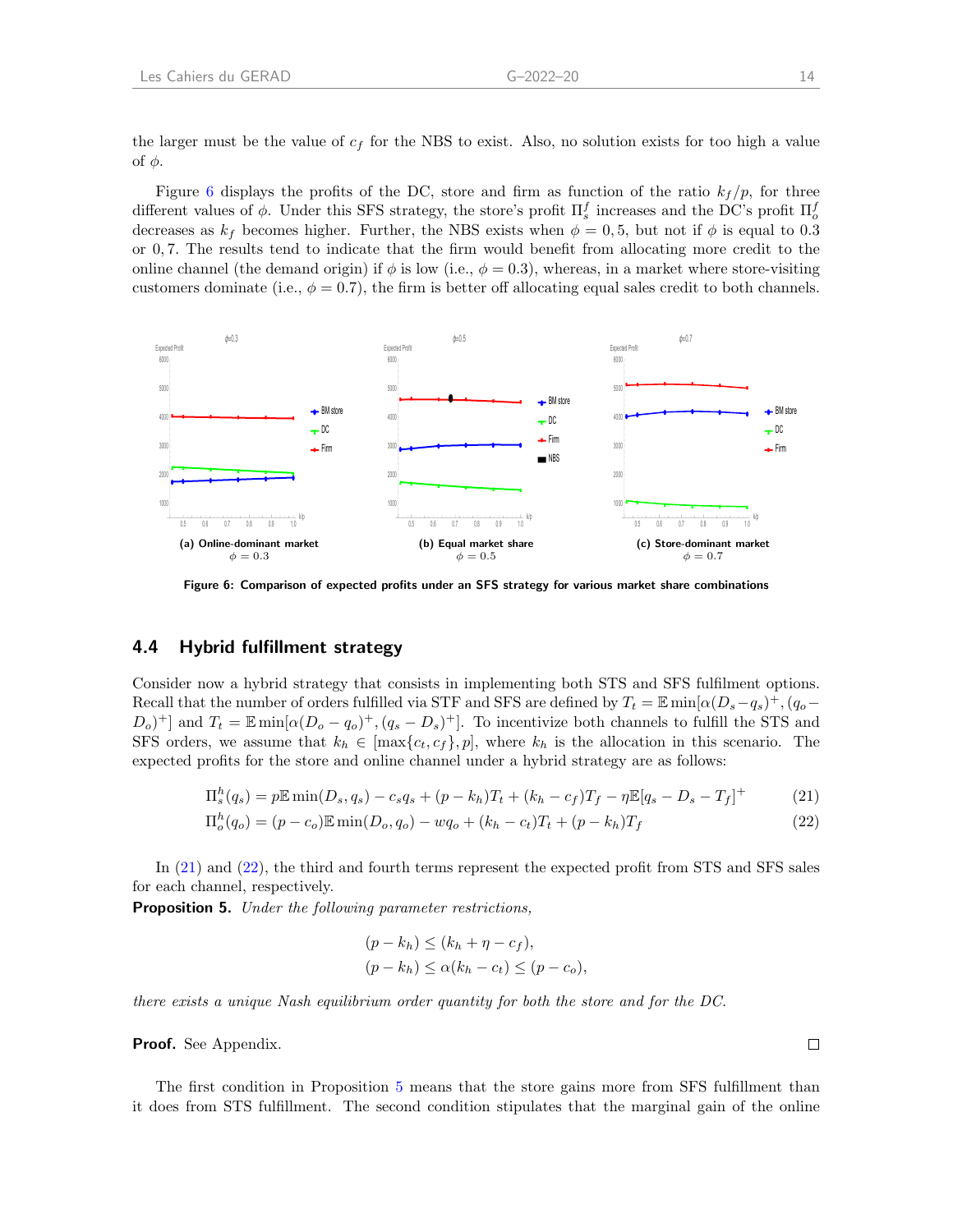channel is higher under STS than under an SFS fulfillment strategy. From the first-order equilibrium conditions, we get the following response functions:

$$
q_s^h(q_o) = \frac{2\phi(1-\phi)(p-c_s)M^2 + (k_h + \eta - c_f)(M(1-\phi) - q_o)^2 - (p-k_h)q_o^2}{2M(1-\phi)(p+\eta)},
$$
  

$$
q_o^h(q_s) = \frac{2\phi(1-\phi)m_oM^2 + \alpha(k_h - c_t)(M\phi - q_s)^2 - (p-k_h)q_s^2}{2M\phi(p-c_o)}.
$$

Computing their derivatives, we obtain

$$
\begin{aligned} \frac{d q^h_s(q_o^h)}{d q_o^h} &= -\frac{(k+\eta-c_f)((1-\phi)M-q_o^h)+(p-k_h)q_o^h}{(1-\phi)(p+\eta)M} < 0, \\ \frac{d q_o^h(q_s^h)}{d q_s^h} &= -\frac{\alpha (k-c_t)(\phi M-q_s^h)+(p-k_h)q_s^h}{\phi(p-c_o)M} < 0. \end{aligned}
$$

As in the two other scenarios, we have strategic substitution between the two decision variables.

If  $k = p$ , meaning that the channel fulfilling the demand gets full credit, i.e., the store for SFS sales and the online channel for STS sales, then  $q_s^h(q_o) = q_s^f(q_o)$  and  $q_o^h(q_s) = q_o^t(q_s)$ . We conclude that, under a hybrid fulfillment strategy, the store and the online channel always order higher quantities than in the benchmark, that is,  $q_s^h > q_s^b$  and  $q_o^h > q_o^b$ .

As illustrated in Figure [7,](#page-17-0) under a hybrid fulfillment strategy, the DC's order quantities increase with  $k_h/p$ , whereas the store's order quantities vary little with this ratio.

<span id="page-17-0"></span>

Figure 7: Comparison of Nash equilibrium order quantities under hybrid strategy for various fractions of store-visiting customers

#### 4.4.1 Nash bargaining solution under a hybrid strategy

Under a hybrid system, the NBS sales credit is obtained by solving the following optimization problem:

$$
\max_{k_h} \left[ \Pi_s^h(k_h, q_s^h, q_o^h) - \Pi_s^h \right] \left[ \Pi_o^h(k_h, q_s^h, q_o^h) - \Pi_o^b \right].
$$

<span id="page-17-1"></span>Proposition 6. Under the hybrid fulfillment strategy, if

$$
\phi \ge \frac{(2p + c_t \alpha - c_s) - \sqrt{(2p + c_t \alpha - c_s)(p + c_t \alpha - c_s) - p(p - c_s + c_t \alpha (1 + \alpha))}}{(2p + c_t \alpha - c_s) + (p - c_s + c_t \alpha (1 + \alpha))},\tag{23}
$$

$$
\phi < \frac{m_o + 2(c_f - \eta) - \sqrt{(p - c_s - w + 2(c_f - \eta))^2 - (c_f - \eta)(2(m_o + c_f - \eta) + p + c_f - \eta)}}{2(p - c_o - w + c_f - \eta) + p + c_f - \eta}, \quad (24)
$$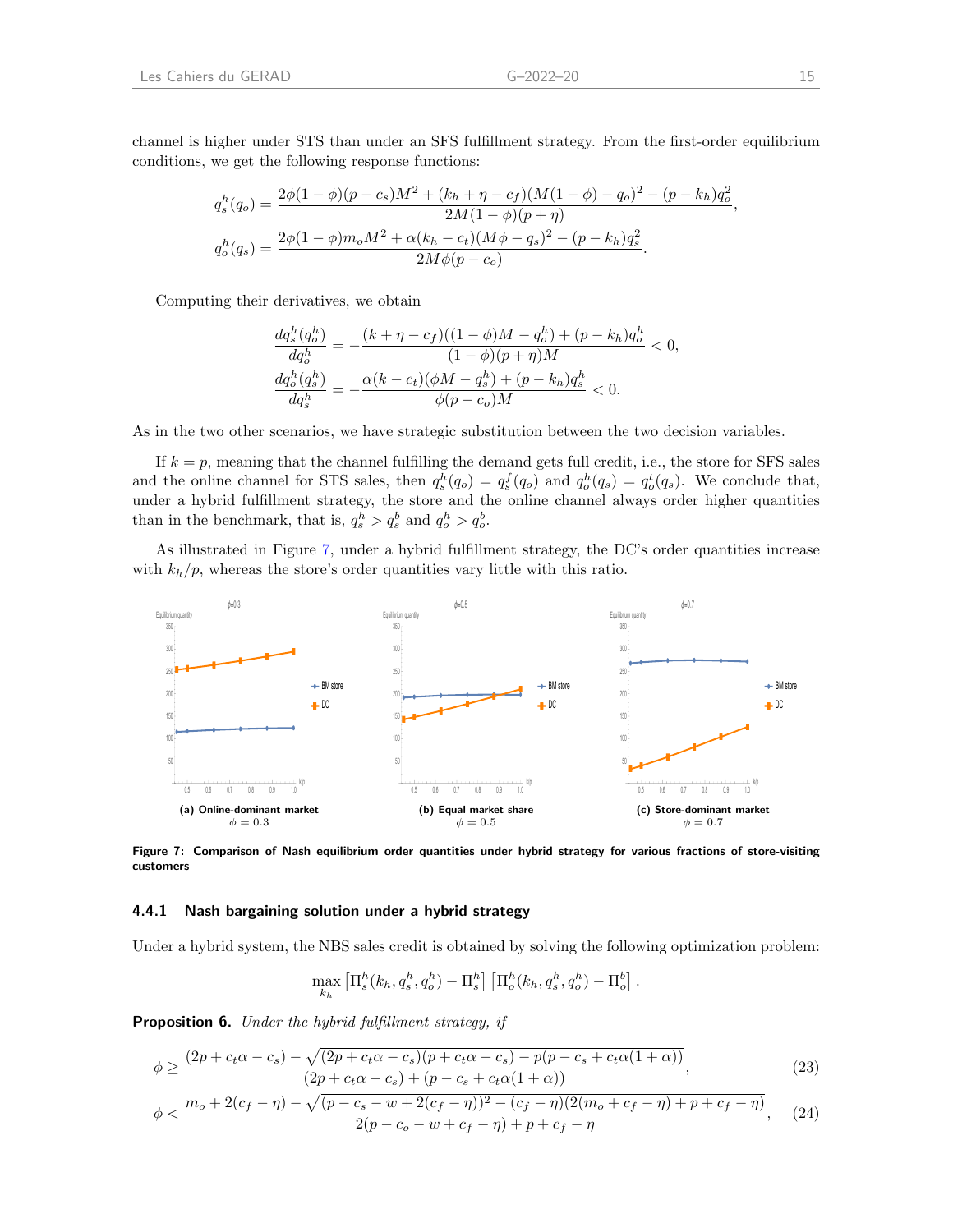then there exists a unique NBS allocation rule given by

$$
k_h^*(q_s^h, q_o^h) = \frac{p \mathbb{E} \min(D_s, q_s^h) - c_s q_s^h - \eta E[q_s^h - D_s - T_f]^+ + pT_t - c_f T_f - \Pi_s^b}{T_t - T_f} - \frac{(p - c_o) \mathbb{E} \min(D_o, q_o^h) - wq_o^h + pT_f - c_f T_f - \Pi_o^b}{T_t - T_f}.
$$

Proof. See Appendix.

<span id="page-18-1"></span>The area where the NBS exists is shown in Figure [8.](#page-18-1) We note that such a solution does not exist in markets with a very small or very large fraction of store-visiting customers. In such situations, the firm is better off allocating a higher sales credit to the channel fulfilling the request.



Figure 8: The area where a unique NBS exist under SFS, as a function of the  $\phi$  and the operating costs  $c_f$  and  $c_t$ 

As illustrated in Figure [9,](#page-18-2) under a hybrid fulfillment strategy, the Nash equilibrium order quantities are increasing in the credit allocation  $k_h/p$ , albeit only slightly for the BM store.

<span id="page-18-2"></span>

Figure 9: Comparison of expected profits under a hybrid strategy for various fractions of store-visiting customers

# <span id="page-18-0"></span>5 Numerical analysis: Performance comparison

To complement our analytical findings, we present a numerical study of the inventory game between channels using the parameter values in [\(11\)](#page-11-1).

Table [2](#page-19-0) compares the equilibrium order quantities and expected profits when the credit allocation is given by the NBS, for  $\phi = 0.5$ . The total expected profit of the firm from both channels is given by  $\Pi_s + \Pi_o$ . Figure [10](#page-19-1) illustrates how the firm's expected profit changes with respect to the sales credit allocation rate  $\frac{k}{p}$  for different fractions of store-visiting customers  $\phi \in \{0.3, 0.5, 0.7\}.$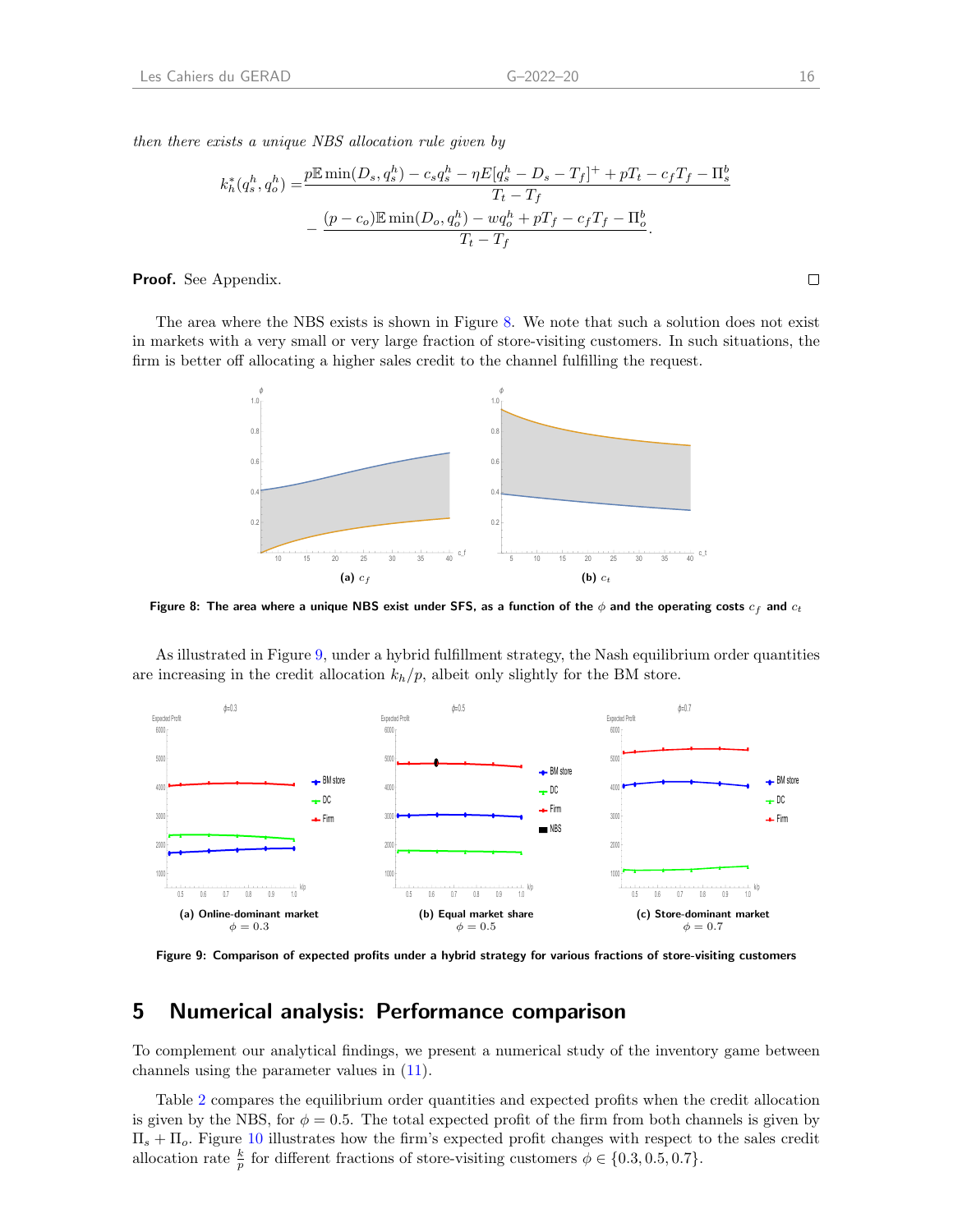<span id="page-19-1"></span><span id="page-19-0"></span>

Table 2: Equilibrium quantities, NBS allocation, and profits ( $\phi = 0.5$ )

Figure 10: Profit comparison of fulfillment strategies under different fractions of store-visiting customers

Our numerical study allows to make the following comments:

- 1. The fraction of store-visiting customers  $\phi$  plays a critical role in determining the allocation of the cross-channel sales profit, and consequently, whether a retailer will benefit by implementing omnichannel strategies. For instance, if  $\phi = 0.5$ , then hybrid fulfillment yields the highest total profit. However, it is STS that maximizes profit if  $\phi = 0.7$  and the ratio  $k/p$  is below a given threshold. Further, Figure [10b](#page-19-1) shows that, for  $\phi = 0.5$ , under all fulfillment strategies, the firm is always better off attributing equal sales credit to each channel  $(\frac{k}{p} = 0.5)$ . From Figure [10a,](#page-19-1) we see that, when direct-shipping customers are dominant in the market, after implementing the STS and hybrid strategies, it is more beneficial for the firm to allocate more credit to where the demand is fulfilled (e.g., to online channel for STS sales). Under hybrid strategy, Figure [10c](#page-19-1) shows that in a market where store-visiting customers are dominant ( $\phi = 0.7$ ), the firm is better off giving higher sales credit to the channel that fulfills the demand (e.g., to the store for SFS sales).
- 2. All omnichannel fulfillment strategies lead to a higher total profit than the benchmark. The reason is that the total ordered quantity is highest in the benchmark case, and some items end up remaining unsold.
- 3. All omnichannel fulfillment strategies are Pareto-optimal with respect to the benchmark. This is a strong argument in favor of implementing an omnichannel approach. Further, a hybrid fulfillment strategy is collectively optimal and Pareto-dominates STS and SFS. Note, however, that the improvement with respect to STS is marginal, at least for the considered parameter constellation.

Recall that direct shipping costs (direct shipping and SFS) are more expensive than store-visiting fulfillment (in-store and STS) costs for the channels. Therefore, store-visiting fulfillment strategies have higher profit margins, and the firm's expected profit in a store-visiting-dominant market is higher.

Result 1. Numerical experiments confirm that with any omnichannel fulfillment strategy, if the proportion of store-visiting and direct-shipping customers is equal, it is beneficial for the firm to attribute equal sales credit  $k = \frac{p}{2}$  to each channel.

Remark 2. Under the hybrid fulfillment strategy, whether the fraction of store-visiting customers is higher or lower than that of direct-shipping customers, allocating full credit to where the demand is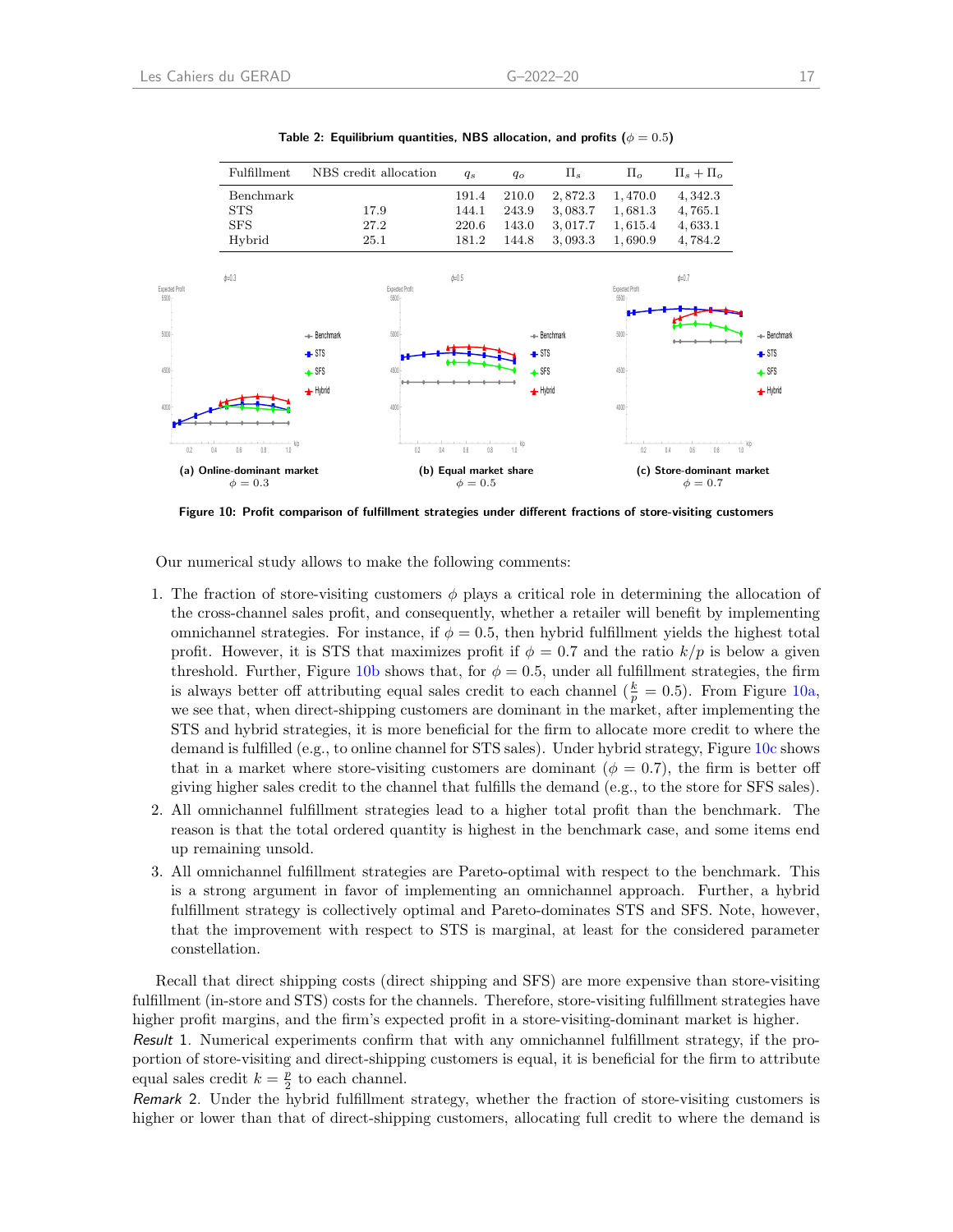fulfilled is more beneficial for the omnichannel retailer rather than allocating it to where the demand originates,  $k = p$ .

Considering Figure [10b,](#page-19-1) we observe that when the firm's policy is to allocate equal sales credit to use the NBS, then the hybrid fulfillment strategy is the preferred omnichannel strategy for the store, the online channel, and the firm.

The main findings from our numerical analysis are summarized in Figure [11.](#page-20-1) A firm that would like to implement an STS strategy in a market with higher fraction of direct-shipping customers  $(0 < \phi < 0.5)$  is unlikely to achieve the NBS. The firm would be better off allocating a higher sales credit to the DC (demand fulfiller). Whereas, if a firm is implementing SFS in the same market combination, allocating more credit to the demand origin leads to a higher profit for the firm. In addition, our results indicate that, after implementing STS and SFS strategies in a market with equal fractions of store-visiting and direct-shipping customers or in a store-visiting-dominant market  $(0 \leq \phi < 0.5)$ , it is beneficial to allocate equal credit to both channels.

<span id="page-20-1"></span>

Figure 11: Sales credit allocation policy

# <span id="page-20-0"></span>6 Conclusion

This paper investigates the problem of designing a proper sales-credit allocation policy in omnichannel retailing. We study the impact of the sales credit allocation policy on the retailer's profit under different omnichannel strategies. We develop an inventory game between the store and the online channel, where each channel is managed by separate and independent teams. We consider four scenarios for fulfilling consumers' orders, that is, a benchmark, ship-to-store, ship-from-store, and hybrid scenarios. We assume that the omnichannel firm first determines on its sale-credit allocation policy, and next, the two channels make their ordering decisions. We characterize the Nash equilibrium of order quantities and find that, under all fulfillment strategies, each channel's order quantity is decreasing in the other's order. For some special cases, we derive bounds on the values of equilibrium order quantities and discuss some insights. Our analysis shows that the fraction of store-visiting customers in the market plays a critical role in determining the allocation of the cross-channel sales profit, and consequently, whether a retailer will benefit from implementing omnichannel strategies. Later we consider the possibility of negotiation between the store and the online channel over the sales credit attribution and investigate a fair sales credit allocation policy across channels. We showed that a fair allocation by NBS is not guaranteed to exist and that it can only be implemented for a narrow range of parameters, such as fulfilling costs.

The results of our numerical analysis indicate that, under all fulfillment strategies, when, market is made up equally of store-visiting and direct-shipping customers, it is more beneficial for the firm to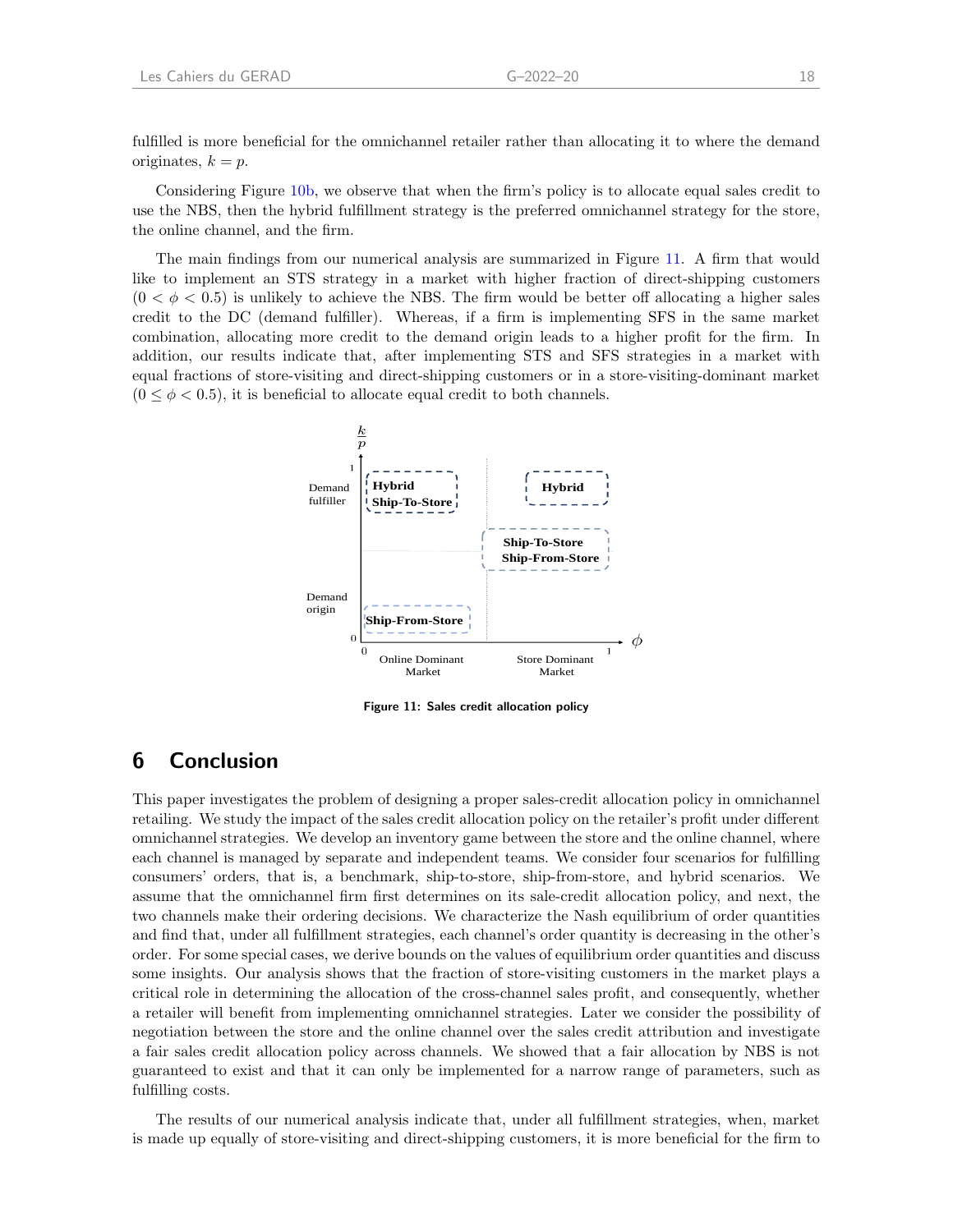allocate sales credit equally or to use the NBS. Under a hybrid strategy, if the fraction of store-visiting customers is higher or lower than that of direct-shipping customers, in either case, our results suggest that the firm is better off giving higher credit to the channel fulfilling the order. Without taking the market make-up into consideration, under an STS strategy, it is beneficial to allocate equal or higher credit to the demand fulfiller. However, under an SFS strategy, the firm gains in allocating equal or higher credit to the demand origin.

In practice, many companies give annual performance bonuses to employees in various departments of the company (e.g., store operations, e-commerce). The bonus is primarily based on conventional metrics such as the sales and profit generated within the four walls of the store, without considering how that impact extends to other channels. Some sophisticated omnichannel retailers are designing innovative programs for incentivizing store associates. According to the 2016 Customer Experience/Unified Commerce Survey from BRP, here are some of the compensation plans used to reward cross-channel sales: (1) sharing credit for the sale equally across the channels involved; (2) adjusting store labor costs to compensate for orders fulfilled from a store; (3) a commission to the sales associate for all online sales, to the store closest to that customer's location; and (4) hiring separate employees to handle omnichannel fulfillment. The implications of these practices correlate with our results. For example, we verify that, under SFS strategy, when the demand origin (DC) gets credit for the sale, the costs associated to fulfilling SFS orders need to be compensated to the store  $(k_f > c_f)$ . With such policy, the store employees would be encouraged to quickly pick and ship orders that originate from the online channel.

We believe that there are many directions in which to extend this work. Future research may introduce layers of complexity, such as capacity constraints or behavioral effects. Another interesting avenue is to study the inventory game when each channel has asymmetric information on the demand. In addition, in this paper, we only consider credit sharing between a DC and one BM store. It would be interesting to investigate ship-from-store-to-store sales credit allocation between DC and multiple stores [\(Li,](#page-28-6) [2020\)](#page-28-6). Finally, empirical analysis could be useful to determine if our results can be confirmed in a much more realistic setting.

# A Appendix

**Proof for Proposition [1.](#page-10-2)** The expected profit function of the store and the online channel can be rewritten as

$$
\Pi_s^t(q_s) = \frac{p}{\phi M} \left( \int_0^{q_s} x dx + \int_{q_s}^{\phi M} q_s dx \right) - c_s q_s
$$
  
+ 
$$
\frac{(p-k)}{\phi M (1-\phi)M} \left( \int_0^{q_o} \int_{q_s}^{\frac{(q_o-y)}{\alpha}+q_s} \alpha(x-q_s) dx dy + \int_0^{q_o} \int_{\frac{(q_o-y)}{\alpha}+q_s}^{\phi M} (q_o-y) dx dy \right)
$$
  
- 
$$
\frac{\mu}{\phi M} \int_0^{q_s} (q_s-x) dx.
$$

$$
\Pi_o^t(q_o) = \frac{p - c_o}{(1 - \phi)M} \left( \int_0^{q_o} y dy + \int_{q_o}^{(1 - \phi)M} q_o dy \right) - wq_o
$$
  
+ 
$$
\frac{k - c_t}{\phi M (1 - \phi)M} \left( \int_{q_s}^{\phi M} \int_0^{q_o - \alpha(x - q_s)} \alpha(x - q_s) dy dx + \int_{q_s}^{\phi M} \int_{q_o - \alpha(x - q_s)}^{q_o} (q_o - y) dy dx \right).
$$

(i) Existence. For  $p > c_o$ , it is easy to check that  $\frac{\partial^2 \Pi_s^t}{\partial (q_s)^2} = -\frac{(p+\eta)}{\phi M} < 0$  and  $\frac{\partial^2 \Pi_o^t}{\partial (q_o)^2} = -\frac{(p-c_o)}{(1-\phi)M} < 0$ , which means that  $\Pi_s^t$  is a concave function of  $q_s$  for any given  $q_o$  and  $\Pi_o^t$  is a concave function of  $q_o$  for any given  $q_s$ . Therefore, there exists at least one Nash equilibrium in pure strategies.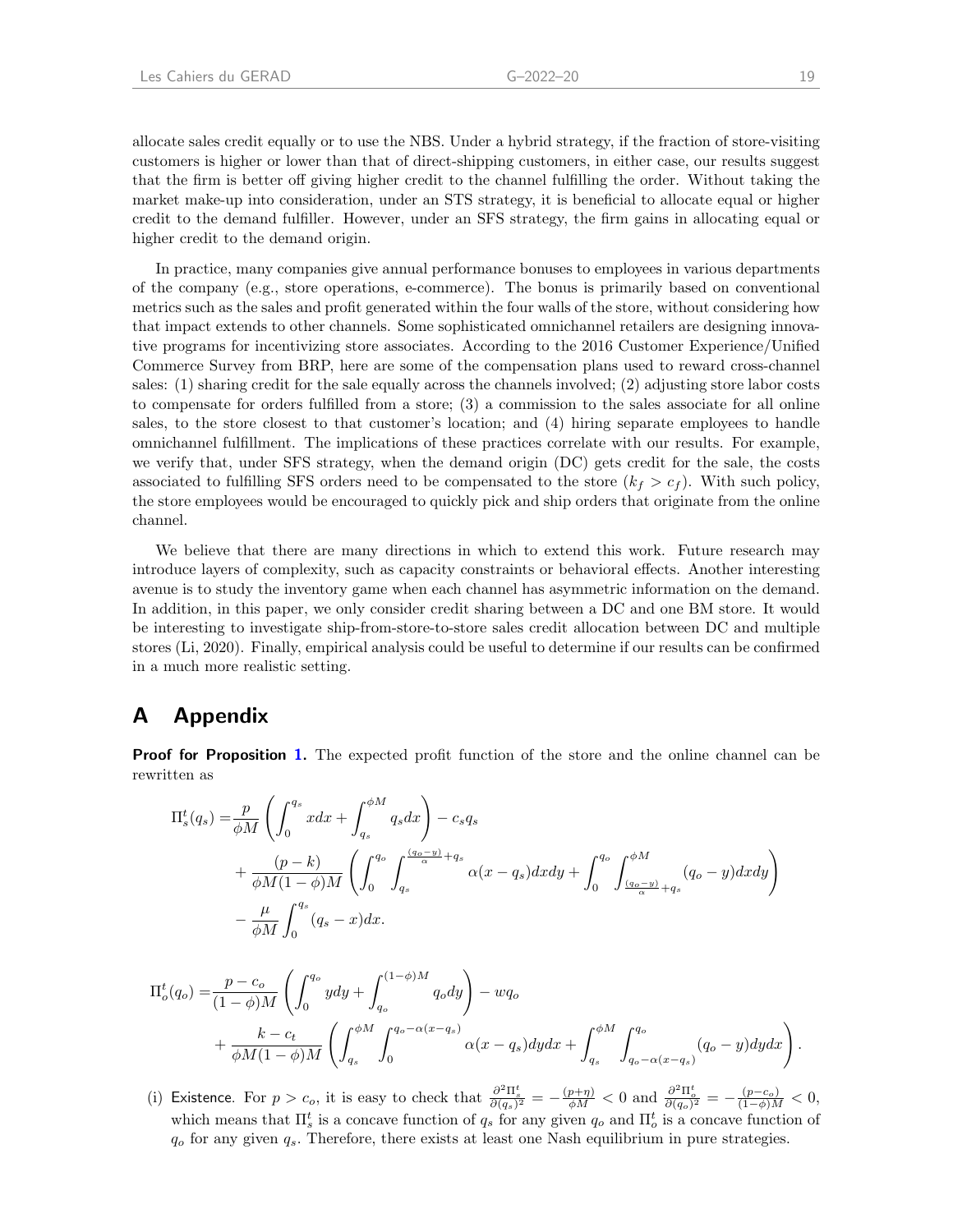(ii) Uniqueness. To establish the uniqueness of the Nash equilibrium, it suffices to show that the reaction functions are monotone, and the absolute value of the slope is less than 1 [\(Cachon and](#page-27-22) [Netessine,](#page-27-22) [2006\)](#page-27-22). Under the parameter restriction  $\alpha(k - c_t) \leq (p - c_o)$ , we clearly have

$$
\left|\frac{\partial q_s(q_o)}{\partial (q_o)}\right| = \frac{(p-k)}{(p+\eta)}\frac{q_o}{(1-\phi)M} < 1 \quad \text{and} \quad \left|\frac{\partial q_o(q_s)}{\partial (q_s)}\right| = \frac{\alpha(k-c_t)}{(p-c_o)}\frac{(\phi M - q_s)}{\phi M} < 1. \quad \Box
$$

Proof for Proposition [2.](#page-12-1) The store's response functions can be written as

$$
q_s^1(q_o) = \frac{-B - \sqrt{B^2 - 4AC}}{C},\tag{25}
$$

$$
q_s^2(q_o) = \frac{-B + \sqrt{B^2 - 4AC}}{C},\tag{26}
$$

where

$$
A = -(\phi M^{2} (2(p - c_{s})(1 - \phi) - c_{t} \phi \alpha^{2}) + (2c_{t} \alpha \phi M - pq_{o})q_{o}),
$$
  
\n
$$
B = M((p + \eta)(1 - \phi) - \alpha^{2} c_{t} \phi) + \alpha c_{t} q_{o},
$$
  
\n
$$
C = \alpha^{2} c_{t}
$$

- Since  $C > 0$ , it suffices to prove that  $A \leq 0$ , then  $q_s^1(q_o) \leq 0$  and  $q_s^2(q_o) \geq 0$ .
- Next, we show that there exist  $q_o = q_o'$  such that, if  $q_o \leq q_o'$ , then  $A \leq 0$ . By solving  $A = 0$  we have

$$
q'_{o} = \frac{\alpha \phi c_t M + \sqrt{(\alpha \phi c_t M)^2 + \phi p M^2 (2(1 - \phi)(p - c_s) - \phi \alpha^2 c_t)}}{p}
$$

Since  $q_o$  is always smaller than the online market share,  $(1 - \phi)M$ , then if we find under which conditions  $(1 - \phi)M \leq q'_o$  then  $q_o(q_s) \leq q'_o$ . As long as the market share fraction of store-visiting customers is such that the following condition holds, then,  $q_o(q_s) \leq q_o'$ .

$$
\frac{(2p - c_s + \alpha c_t) - \sqrt{(p - c_s + \alpha c_t)^{-1} \alpha^2 c_t p}}{p + 2(p - c_s + \alpha c_t) + \alpha^2 c_t} < \phi < \frac{2p(p - c_s)}{2p(p - c_s) + c_t (p - c_t) \alpha^2}
$$

The DC's response functions can be written as

$$
q_o^1(q_s) = \frac{-D - \sqrt{D^2 - 4FG}}{G},\tag{27}
$$

$$
q_o^2(q_s) = \frac{-D + \sqrt{D^2 - 4FG}}{G},\tag{28}
$$

where

$$
F = -\alpha (2M^2 \phi (1 - \phi)(p - c_o - w) - \alpha c_t (\phi M - q_s)^2)
$$
  
\n
$$
D = \alpha (pq_s - \phi c_o M)
$$
  
\n
$$
G = p
$$

- Since  $G > 0$ , therefore it suffices to prove that  $F \leq 0$ , then we can show that  $q_o^1(q_s) \leq 0$  and  $q_o^2(q_s) \geq 0.$
- F is a convex quadratic function of  $q_s$  and  $F(q_s = 0) < 0$ , therefore it is easy to check that if F is also negative in the upper bound of  $q_s$  (Equation [7\)](#page-11-2) then, for all values of  $q_s$ ,  $F < 0$ . Considering the related parameter restrictions, we can show that, for all values of  $q_s$ ,  $q_o^2(q_s) - q_o' < 0$ , which implies that  $A \leq 0$  hence,  $q_s^1(q_o) \leq 0$  and  $q_s^2(q_o) \geq 0$ .  $\Box$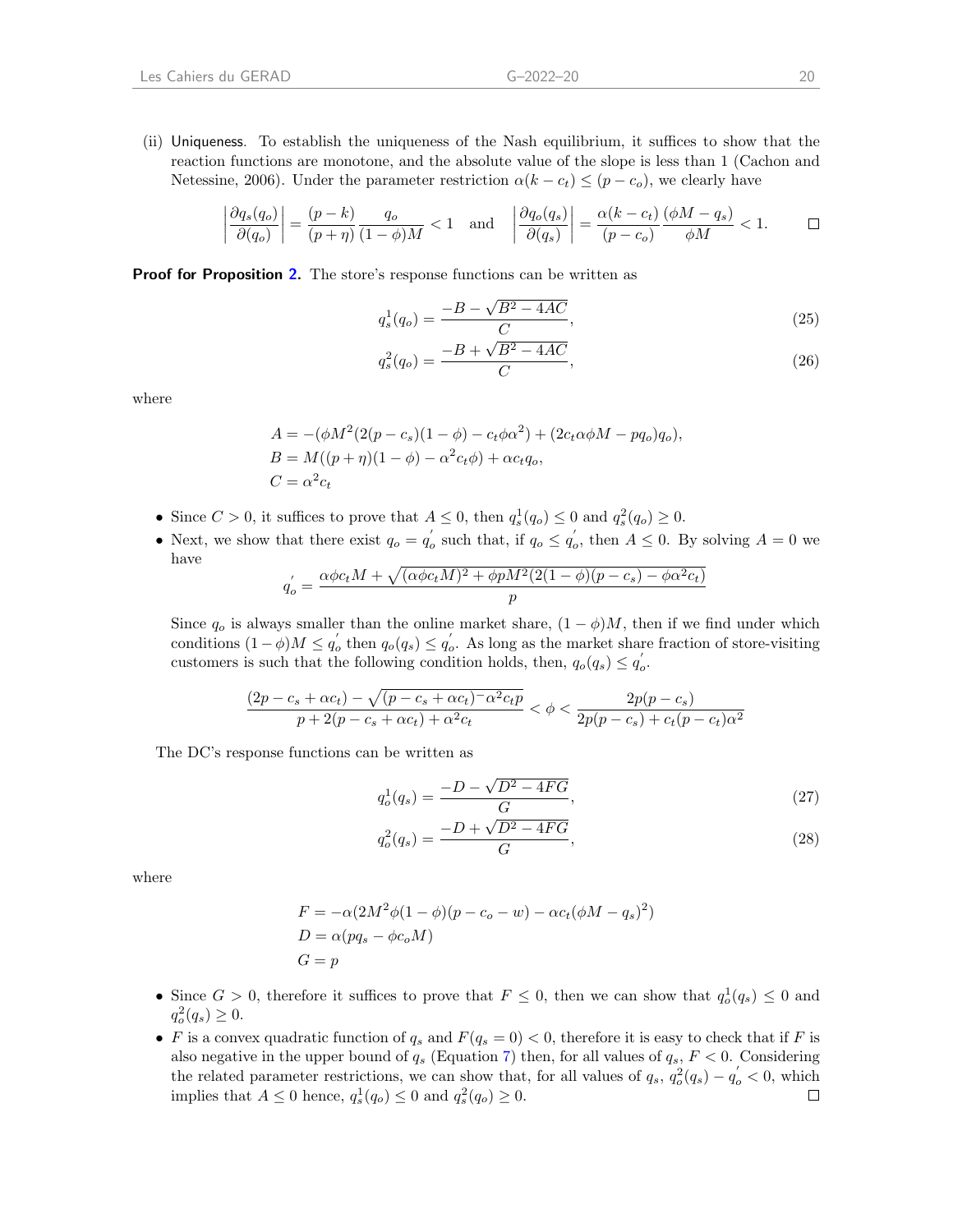**Proof for Proposition [3.](#page-13-3)** Under the SFS fulfillment strategy, the expected profit function of the store and the online channel can be rewritten as

$$
\begin{split} \Pi_{s}^{f}\left(q_{s},q_{o}\right)=&p(\frac{1}{\phi M})\left(\int_{0}^{q_{s}}xdx+\int_{q_{s}}^{\phi M}q_{s}dx\right)-c_{s}q_{s}\\ &+(k-c_{f})\left(\frac{1}{\phi M}\right)\left(\frac{1}{(1-\phi)M}\right)\\ &\left(\int_{q_{o}}^{(1-\phi)M}\int_{0}^{q_{s}-(y-q_{o})}(y-q_{o})dxdy+\int_{q_{o}}^{(1-\phi)M}\int_{q_{s}-(y-q_{o})}^{q_{s}}(q_{s}-x)dxdy\right)\\ &-\mu\left(\frac{1}{\phi M}\right)(\int_{0}^{q_{o}}\int_{0}^{q_{s}}(q_{s}-x)dxdy+\int_{q_{o}}^{(1-\phi)M}\int_{0}^{q_{s}-(y-q_{o})}((q_{s}-x)-(y-q_{o}))dxdy)\\ \Pi_{o}^{f}(q_{o},q_{s})=&(p-c_{o})\left(\frac{1}{(1-\phi)M}\right)\left(\int_{0}^{q_{o}}ydy+\int_{q_{o}}^{(1-\phi)M}q_{o}dy\right)-wq_{o}\\ &+(p-k)\left(\frac{1}{\phi M}\right)\left(\frac{1}{(1-\phi)M}\right)\\ &\left(\int_{0}^{q_{s}}\int_{q_{o}}^{(q_{o}-x)+q_{s}}(y-q_{o})dydx+\int_{0}^{q_{s}}\int_{q_{o}+(q_{s}-x)}^{(1-\phi)M}(q_{s}-x)dydx\right) \end{split}
$$

(i) Existence. For  $p > c_o$ , it is easy to check that  $\frac{\partial^2 \Pi_s^{sfs}(q_s)}{\partial (q_o)^2}$  $\frac{\Pi_s^{s\,js}(q_s)}{\partial (q_s)^2} = -\frac{p+\eta}{M\phi} < 0$  and  $\frac{\partial^2 \Pi_o^{sfs}(q_o)}{=}$  $\frac{\prod_{o}^{s} f^{s}(q_o)}{\partial(q_o)^2} = -\frac{p-c_o}{M(1-\phi)} < 0$ , implying that  $\prod_{s}^{s} f^s$  is a concave function of  $q_s$  for any given  $q_o$  and  $\Pi_0^{sfs}$  is a concave function of  $q_o$  for any given  $q_s$ . Therefore, there exists at least one Nash equilibrium in pure strategies.

(ii) Uniqueness. For  $c_o < k < p$ , we clearly have

$$
\left|\frac{\partial q_s^f(q_o)}{\partial (q_o)}\right| = \frac{(k+\eta-c_{sfs})}{(p+\eta)} \frac{((1-\phi)M-q_o)}{(1-\phi)M} < 1,\tag{29}
$$

$$
\left| \frac{\partial q_o^f(q_s)}{\partial (q_s)} \right| = \frac{(p-k)}{(p-c_o)} \frac{q_s}{M\phi} < 1. \tag{30}
$$

Therefore, the equilibrium is unique.

Proof for Proposition [4.](#page-15-2) The BM store's response functions can be written as

$$
q_s^1(q_o) = \frac{-B - \sqrt{B^2 - 4AC}}{C},\tag{31}
$$

$$
q_s^2(q_o) = \frac{-B + \sqrt{B^2 - 4AC}}{C},\tag{32}
$$

where

$$
A = -(2\phi(1-\phi)M^2(p-c_s) - (c_f - \eta)(M(1-\phi) - q_o^f)^2),
$$
  
\n
$$
B = ((p - \eta)q_o^f + M\eta(1-\phi)),
$$
  
\n
$$
C = p.
$$

Since  $B > 0$  and  $C > 0$ , therefore it suffices to prove that  $A \leq 0$ , then  $q_s^1(q_o) \leq 0$  and  $q_s^2(q_o) \geq 0$ .

A is a convex quadratic function of  $q_o$  and  $A(q_o = 0) < 0$ , therefore it is easy to check that if A is also negative in the upper bound of  $q_o^f$ , Equation [\(18\)](#page-14-2), then, for all values of  $q_o^f$ ,  $A \leq 0$ . Therefore  $q_s^2(q_o^f) \ge 0.$ 

$$
\Box
$$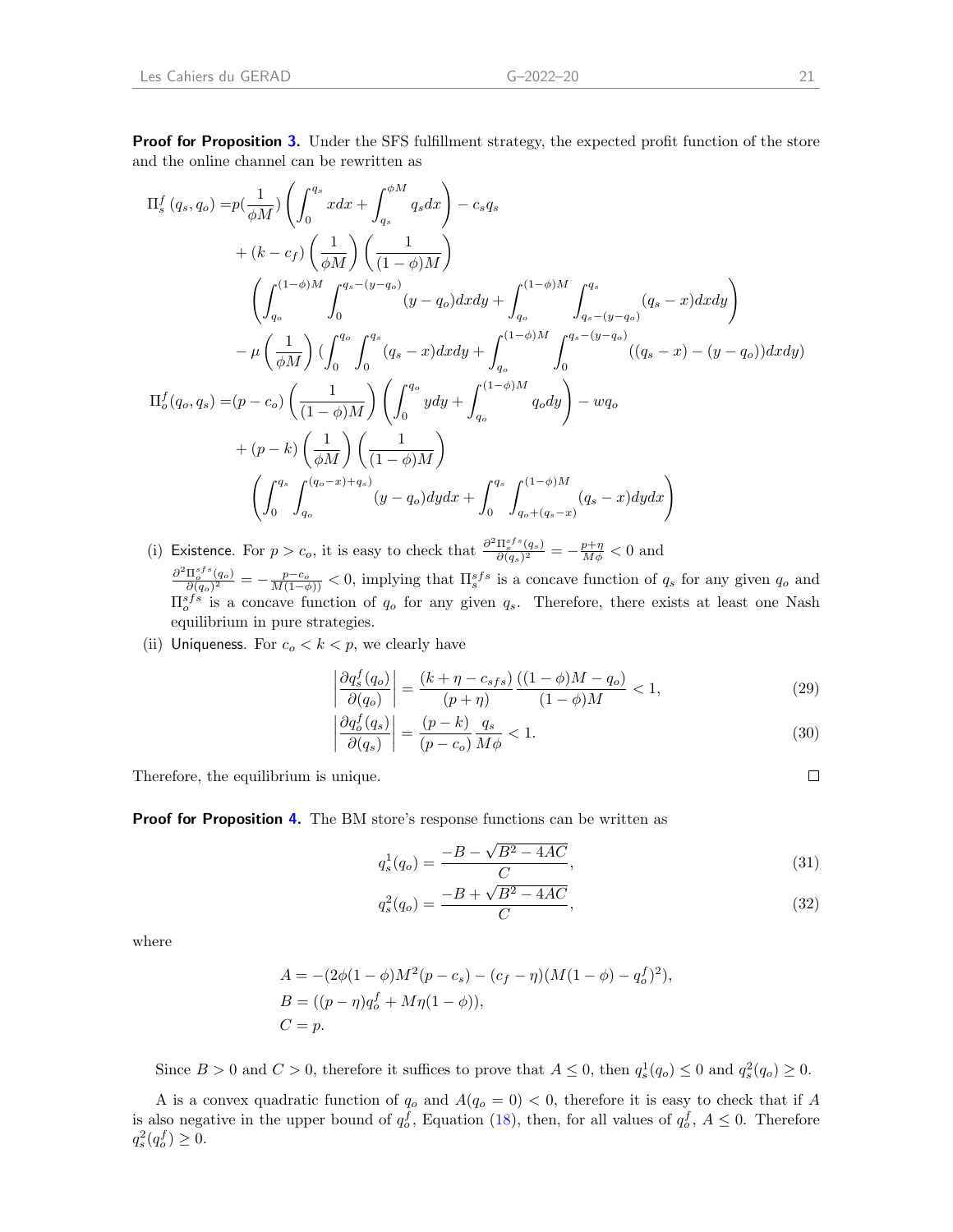The DC's response functions can be written as

$$
q_o^1(q_s) = \frac{-D - \sqrt{D^2 - 4GF}}{G},\tag{33}
$$

$$
q_o^2(q_s) = \frac{-D + \sqrt{D^2 - 4GF}}{G},\tag{34}
$$

where

$$
F = -((1 - \phi)((2\phi(p - c_o - w) - (c_f - \eta)(1 - \phi))M^2 + 2(c_f - \eta)q_s^f M) - p(q_s^f)^2),
$$
  
\n
$$
D = M((c_f - \eta)(1 - \phi) - (p - c_o)\phi) - (q_s^f(c_f - \eta),
$$
  
\n
$$
G = (c_f - \eta).
$$

If  $G > 0$  and  $F \leq 0$ , then  $q_o^1(q_s) \leq 0$  and  $q_o^2(q_s) \geq 0$ . This implies the existence of a unique response function that leads to a unique Nash equilibrium.

F is a convex function of  $q_s^f$ . We can show that if  $\phi > \frac{c_f - \eta}{2(p - c_o - w) + (c_f - \eta)}$ , then  $F(q_s^f = 0) < 0$ . In addition, we can show that there exists  $(q_s^f)' > 0$  such that, if  $q_s < (q_s^f)'$ , then  $F < 0$ . By solving  $F = 0$ , we find that if  $\phi > \frac{(c_f - p)(c_f - \eta)}{(c_f - p)(c_f - \eta) - 2(p - c_o - w)(p - h)}$ , then  $(q_s^f)' > 0$ .

$$
(q_s^f)' = \frac{-(c_{sfs} - \eta)(1 - \phi) + \sqrt{((c_{sfs} - \eta)(1 - \phi))^2 + p(1 - \phi)(M^2(2(p - c_o - w)\phi - (c_{sfs} - \eta)(1 - \phi))}}{p}.
$$

Since  $q_s^f$  is always smaller than the store-visiting market share,  $\phi M$ , then if we find under which conditions  $\phi M \leq (q_s^f)'$ , then  $q_s^f < (q_s^f)'$ . We show that as long as the fraction of store-visiting customers is such that the following condition holds, then  $q_s^f < (q_s^f)'$ .

$$
\phi > \frac{(c_f - p)(c_f - \eta)}{(c_f - p)(c_f - \eta) - 2(p - c_o - w)(p - h)}
$$
  
\n
$$
\phi \le \frac{(p - c_o - w) + 2(c_f - \eta) + \sqrt{((p - c_o - w) + 2(c_f - \eta))^2 - (c_f - \eta)(2(p - c_o - w) + (p - c_f) + 4(c_f - \eta))}}{2(p - c_o - w) + (p - c_f) + 4(c_f - \eta)}
$$

Proof for Proposition [5.](#page-16-3)

$$
\Pi_{s}^{h} (q_{s}, q_{o}) = p(\frac{1}{\phi M}) \left( \int_{0}^{q_{s}} x dx + \int_{q_{s}}^{\phi M} q_{s} dx \right) - c_{s} q_{s} \n+ (p - k) \left( \frac{1}{\phi M} \right) \left( \frac{1}{(1 - \phi)M} \right) \n\left( \int_{0}^{q_{o}} \int_{q_{s}}^{\frac{(q_{o} - y)}{\alpha} + q_{s}} \alpha(x - q_{s}) dx dy + \int_{0}^{q_{o}} \int_{\frac{(q_{o} - y)}{\alpha} + q_{s}}^{\phi M} (q_{o} - y) dx dy \right) \n+ (k - c_{f}) \left( \frac{1}{\phi M} \right) \left( \frac{1}{(1 - \phi)M} \right) \n\left( \int_{q_{o}}^{(1 - \phi)M} \int_{0}^{q_{s} - (y - q_{o})} (y - q_{o}) dx dy + \int_{q_{o}}^{(1 - \phi)M} \int_{q_{s} - (y - q_{o})}^{q_{s}} (q_{s} - x) dx dy \right) \n- \mu \left( \frac{1}{\phi M} \right) \left( \int_{0}^{q_{o}} \int_{0}^{q_{s}} (q_{s} - x) dx dy + \int_{q_{o}}^{(1 - \phi)M} \int_{0}^{q_{s} - (y - q_{o})} ((q_{s} - x) - (y - q_{o})) dx dy \right).
$$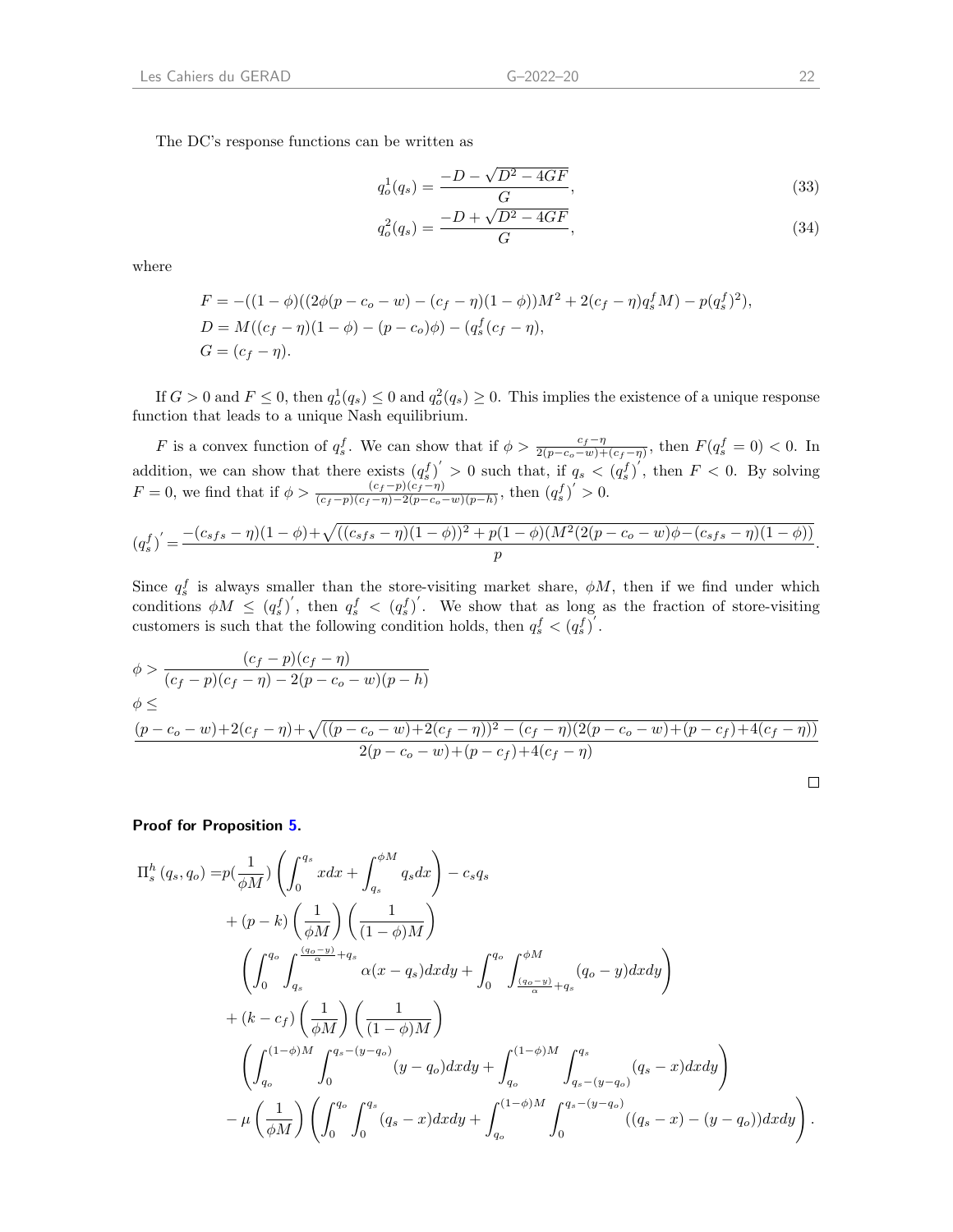$$
\Pi_o^h(q_o, q_s) = (p - c_o) \left(\frac{1}{(1 - \phi)M}\right) \left(\int_0^{q_o} y dy + \int_{q_o}^{(1 - \phi)M} q_o dy\right) - wq_o
$$
  
+ 
$$
(p - k) \left(\frac{1}{\phi M}\right) \left(\frac{1}{(1 - \phi)M}\right)
$$
  

$$
\left(\int_0^{q_s} \int_{q_o}^{(q_o - x) + q_s} (y - q_o) dy dx + \int_0^{q_s} \int_{q_o + (q_s - x)}^{(1 - \phi)M} (q_s - x) dy dx\right)
$$
  
+ 
$$
(k - c_t) \left(\frac{1}{\phi M}\right) \left(\frac{1}{(1 - \phi)M}\right)
$$
  

$$
\left(\int_{q_s}^{\phi M} \int_0^{q_o - \alpha(x - q_s)} \alpha(x - q_s) dy dx + \int_{q_s}^{\phi M} \int_{q_o - \alpha(x - q_s)}^{q_o} (q_o - y) dy dx\right)
$$

- (i) Existence. For  $p > c_o$ , it is easy to check that  $\frac{\partial^2 \Pi_{\delta}^h(q_s)}{\partial(q_s)^2} = -\frac{p+\eta}{M\phi} < 0$  and  $\frac{\partial^2 \Pi_{\delta}^h(q_o)}{\partial(q_o)^2} = -\frac{p-c_o}{M(1-\phi)} < 0$ , implying that  $\prod_s^h$  is a concave function of  $q_s$  for each given  $q_o$  and  $\prod_b^h$  is a concave function of  $q_o$  for each given  $q_s$ . Therefore, there exists at least one Nash equilibrium in pure strategies.
- (ii) Uniqueness. We need to show that

$$
\left| \frac{\partial q_s^h(q_o)}{\partial (q_o)} \right| = \frac{(k + \eta - c_f)}{(p + \eta)} - \frac{(k + \eta - c_f) - (p - k)}{(p + \eta)} \frac{q_o}{M(1 - \phi)} < 1,\tag{35}
$$

$$
\left|\frac{\partial q_o^h(q_s)}{\partial (q_s)}\right| = \frac{\alpha(k-c_t)}{(p-c_o)} - \frac{\alpha(k-c_t) - (p-k)}{(p-c_o)} \frac{q_s}{M\phi} < 1. \tag{36}
$$

Under the restrictions  $p \ge k$  and  $p > c_f$ , we can conclude that, if  $(k + \eta - c_f) \ge (p - k)$ , then the inequality in [\(35\)](#page-25-0) holds true. The inequality in [\(36\)](#page-25-1) follows from  $(p - k) \le \alpha (k - c_t) \le (p - c_o)$ .  $\Box$ 

Proof for Proposition [6.](#page-17-1) The BM store's response functions can be written as

$$
q_s^1(q_o) = \frac{-B - \sqrt{B^2 - 4AC}}{C},\tag{37}
$$

$$
q_s^2(q_o) = \frac{-B + \sqrt{B^2 - 4AC}}{C},\tag{38}
$$

where

$$
A = - (2(1 - \phi)\phi(p - c_s) - (c_f - \eta)(1 - \phi)^2 - c_t\alpha^2\phi^2)M^2,
$$
  
\n
$$
(c_t\alpha\phi + (c_f - \eta)(1 - \phi)) - 2Mq_o + (p + c_f - \eta)q_o^2
$$
  
\n
$$
B = M(\eta(1 - \phi) - \phi\alpha^2c_t) + q_o(p + \alpha c_t) > 0,
$$
  
\n
$$
C = p + \alpha^2c_t.
$$

- Since  $B > 0$  and  $C > 0$ , therefore it suffices to prove that  $A \leq 0$ , then  $q_s^1(q_o) \leq 0$  and  $q_s^2(q_o) \geq 0$ .
- A is a convex quadratic function of  $q_o^h$  and  $A(q_o^h = 0) < 0$ , therefore we can show that if

$$
\phi \ge \frac{(p-c_s) + (c_f - \eta) - \sqrt{(p-c_s)^2 + \alpha^2 c_t (\eta - c_f)}}{(p-c_s) + (c_f - \eta) + (p-c_s) + \alpha^2 c_t},
$$

then, there exist  $(q_o^h)' \geq 0$  such that if  $q_o \leq (q_o^h)'$ , then  $A \leq 0$ . By solving  $A = 0$  we have

$$
(q_o^h)' = \frac{M((c_f - \eta)(1 - \phi) - c_t \alpha \phi)}{(p + c_f - \eta)}
$$

$$
+ \frac{\sqrt{M^2((c_f - \eta)(1 - \phi) - c_t \alpha \phi)^2 + M^2(p + c_f - \eta)(2(p - c_s)\phi(1 - \phi) - (c_f - \eta)(1 - \phi)^2 - c_t \alpha^2 \phi^2)}}{(p + c_f - \eta)} > 0.
$$

<span id="page-25-1"></span><span id="page-25-0"></span>.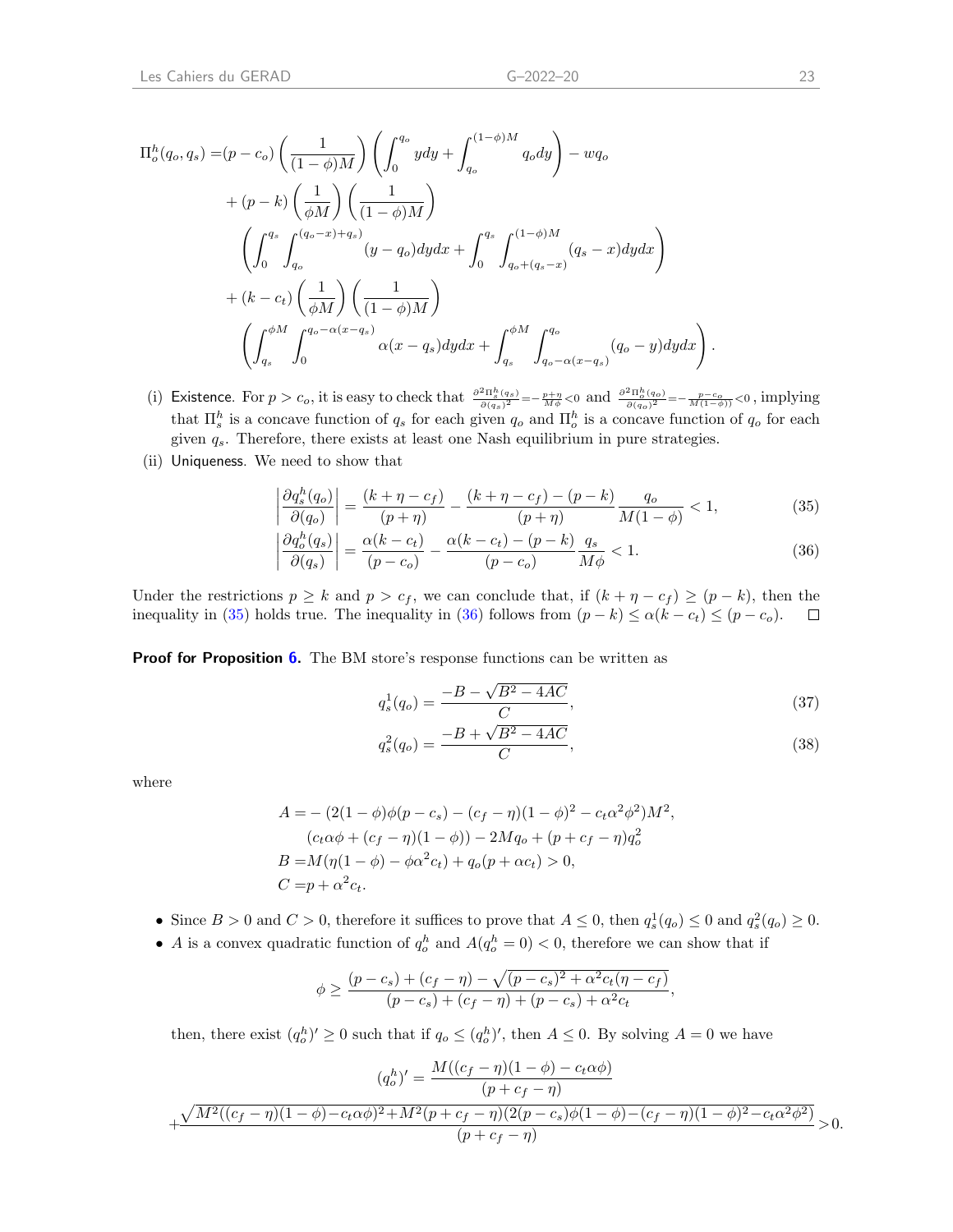Since  $q_o^h$  is always smaller than the online market share,  $(1 - \phi)M$ , then if we find under which conditions  $(1 - \phi)M \leq (q_o^h)'$  then  $q_o^h \leq q_o'$ . We find that, as long as the fraction of store-visiting customers is such that the following condition holds, then,  $q_o(q_s) \leq (q_o^h)'$ . This implies that  $A \leq 0$ , and,  $q_s^1(q_o) \leq 0$  and  $q_s^2(q_o) \geq 0$ .

$$
\phi \geq \frac{(2p+c_t\alpha-c_s)-\sqrt{(2p+c_t\alpha-c_s)(p+c_t\alpha-c_s)-p(p-c_s+c_t\alpha(1+\alpha))}}{(2p+c_t\alpha-c_s)+(p-c_s+c_t\alpha(1+\alpha))}.
$$

The DC's response functions can be written as

$$
q_o^1(q_s) = \frac{-D - \sqrt{D^2 - 4FG}}{G},\tag{39}
$$

$$
q_o^2(q_s) = \frac{-D + \sqrt{D^2 - 4FG}}{G},\tag{40}
$$

where

$$
F = - (M^{2}\alpha((1 - \phi)(2(p - c_{o} - w)\phi - (c_{sfs} - \eta)(1 - \phi)) - c_{sts}\alpha\phi^{2})
$$
  
+ 2q<sub>s</sub>M\alpha((c\_{sfs} - \eta)(1 - \phi) + \phi c\_{sts}\alpha) - \alpha(c\_{sts}\alpha + p)q\_{s}^{2}),  

$$
D = -\alpha(M((1 - \phi)(c_{sfs} - \eta) + c_{o}\phi) - (p + c_{sfs} - \eta)q_{s}),
$$
  

$$
G = (p + \alpha(c_{sfs} - \eta)).
$$

- Since  $G > 0$ , it suffices to prove that  $F \leq 0$ , then  $q_o^1(q_s) \leq 0$  and  $q_o^2(q_s) \geq 0$ , which implies the existence of a unique response function and a unique Nash equilibrium.
- F is a convex quadratic function of  $q_s^h$  and  $A(q_s^h = 0) < 0$ , therefore we can show that if the following condition holds then there exist  $q'_s \geq 0$  such that if  $q_s^h \leq q'_s$ , then  $F \leq 0$ . By solving  $F = 0$  we have

$$
(q_s^h)' = \frac{-M(c_f - \eta)(1 - \phi)}{p + \alpha c_f}
$$

$$
+ \frac{\sqrt{M^2((c_f - \eta)(1 - \phi))^2 + M^2(p + \alpha c_f)(2(p - c_o - w)(1 - \phi)\phi - (c_f - \eta)(1 - \phi)^2 - c_t \alpha \phi^2)}}{p + \alpha c_f} > 0
$$

• We find that if

$$
\phi < \frac{(p - c_o - w) + 2(c_f - \eta)}{2(p - c_o - w + c_f - \eta) + p + c_f - \eta}
$$
\n
$$
-\frac{\sqrt{(p - c_s - w + 2(c_f - \eta))^2 - (c_f - \eta)(2(p - c_o - w + c_f - \eta) + p + c_f - \eta)}}{2(p - c_o - w + c_f - \eta) + p + c_f - \eta}
$$

then for all values of  $q_o^h$ ,  $q_s^2(q_o) - (q_s^h)' < 0$  (decreasing in  $q_o$ ), which implies that  $F \leq 0$  hence,  $q_o^1(q_s) \leq 0$  and  $q_o^2(q_s) \geq 0$ .

## **References**

- <span id="page-26-0"></span>M. S. Akturk, M. Ketzenberg, and G. R. Heim. Assessing impacts of introducing ship-to-store service on sales and returns in omnichannel retailing: A data analytics study. Journal of Operations Management, 61:15–45, 2018.
- <span id="page-26-2"></span>T. W. Archibald, D. Black, and K. D. Glazebrook. An index heuristic for transshipment decisions in multi-location inventory systems based on a pairwise decomposition. European Journal of Operational Research, 192(1):69–78, 2009.
- <span id="page-26-1"></span>S. Axsäter. Modelling emergency lateral transshipments in inventory systems. Management science, 36(11):1329–1338, 1990.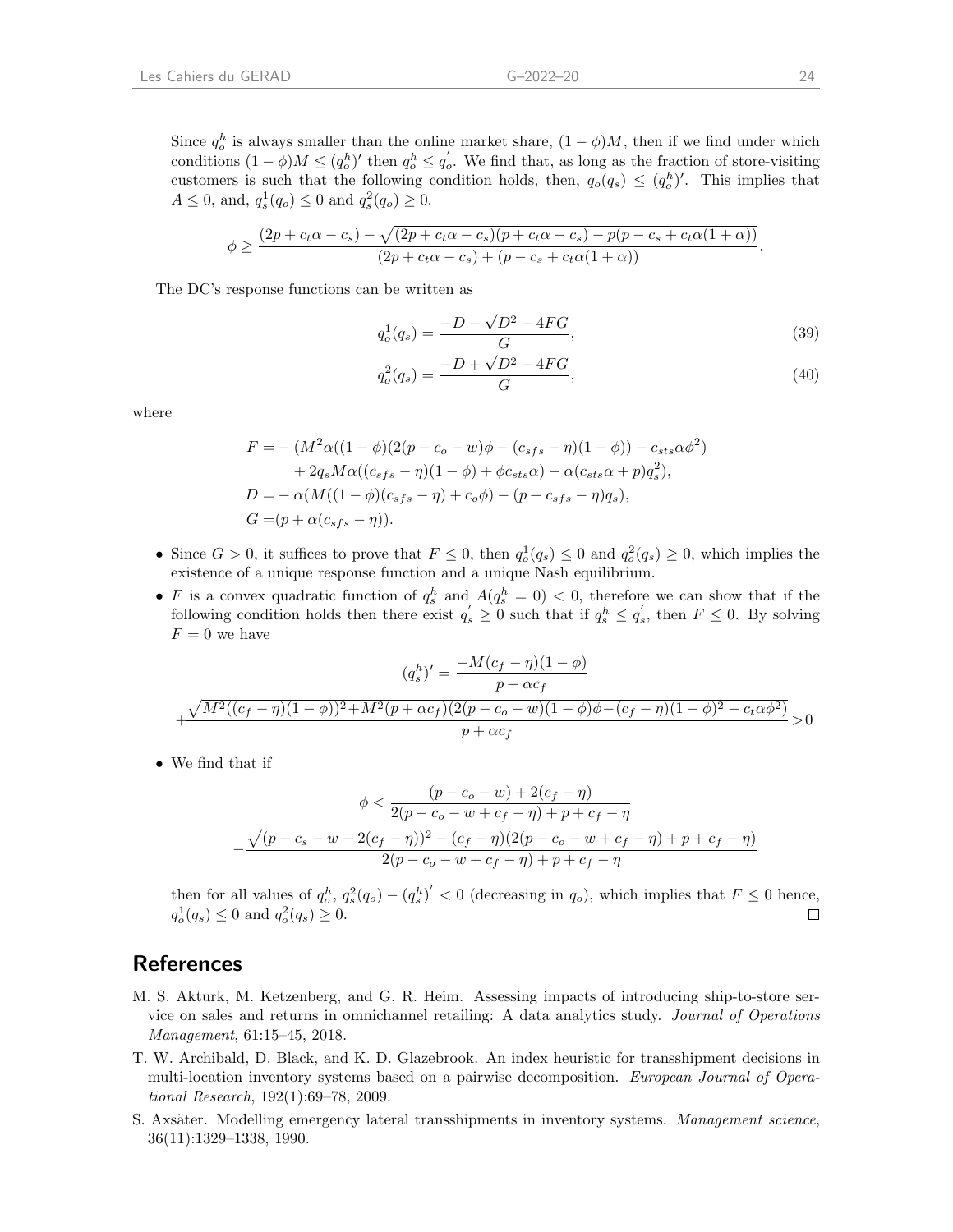- <span id="page-27-17"></span>A. Bayram and B. Cesaret. Order fulfillment policies for ship-from-store implementation in omnichannel retailing. European Journal of Operational Research, 294(3):987–1002, 2021.
- <span id="page-27-0"></span>D. R. Bell, S. Gallino, and A. Moreno. How to win in an omnichannel world. MIT Sloan Management  $Review, 56(1):45, 2014.$
- <span id="page-27-6"></span>D. R. Bell, S. Gallino, and A. Moreno-Garcia. Offline showrooms and customer migration in omnichannel retail. Working paper,Available at SSRN: https://ssrn.com/abstract=2370535, 2016.
- <span id="page-27-11"></span>D. R. Bell, S. Gallino, and A. Moreno. Offline showrooms in omnichannel retail: Demand and operational benefits. Management Science, 64(4):1629–1651, 2018.
- <span id="page-27-5"></span>R. Benes. How are marketers successfully shaking last-click attribution?
- <span id="page-27-8"></span>T. H. Bijmolt, M. Broekhuis, S. De Leeuw, C. Hirche, R. P. Rooderkerk, R. Sousa, and S. X. Zhu. Challenges at the marketing–operations interface in omni-channel retail environments. Journal of Business Research, 122:864–874, 2021.
- <span id="page-27-22"></span>G. P. Cachon and S. Netessine. Game theory in supply chain analysis. Models, methods, and applications for innovative decision making, pages 200–233, 2006.
- <span id="page-27-12"></span>J. Cao, K. C. So, and S. Yin. Impact of an "online-to-store" channel on demand allocation, pricing and profitability. European Journal of Operational Research, 248(1):234–245, 2016.
- <span id="page-27-19"></span>N. Comez, K. E. Stecke, and M. Cakanyıldırım. In-season transshipments among competitive retailers. Manufacturing & Service Operations Management, 14(2):290–300, 2012.
- <span id="page-27-18"></span>T. Dai, R. Ke, and C. T. Ryan. Incentive design for operations-marketing multitasking. Management Science, 67(4):2211-2230, 2021.
- <span id="page-27-7"></span>B. Davis-Sramek, R. Ishfaq, B. J. Gibson, and C. Defee. Examining retail business model transformation: a longitudinal study of the transition to omnichannel order fulfillment. International Journal of Physical Distribution & Logistics Management, 2020.
- <span id="page-27-21"></span>S. Derhami, B. Montreuil, and G. Bau. Assessing product availability in omnichannel retail networks in the presence of on-demand inventory transshipment and product substitution. Omega, 102:102315, 2021.
- <span id="page-27-10"></span>N. Ertekin, M. Gümüş, and M. E. Nikoofal. Online-exclusive or hybrid? channel merchandising strategies for ship-to-store implementation. Management Science, 2021.
- <span id="page-27-4"></span>Forrester-Research. Customer desires vs. retailer capabilities: Minding the omni-channel commerce gap. Forrester Research, Inc. Technical report, 2014.
- <span id="page-27-1"></span>Forrester-Research. Mastering the art of omnichannel retailing. Executive Overview: The Omnichannel Commerce Playbook, 2022.
- <span id="page-27-9"></span>S. Gallino and A. Moreno. Integration of online and offline channels in retail: The impact of sharing reliable inventory availability information. Management Science, 60(6):1434–1451, 2014.
- <span id="page-27-2"></span>S. Gallino, A. Moreno, and I. Stamatopoulos. Channel integration, sales dispersion, and inventory management. Management Science, 63(9):2813–2831, 2017.
- <span id="page-27-3"></span>F. Gao and X. Su. Omnichannel retail operations with buy-online-and-pick-up-in-store. Management Science, 63(8):2478–2492, 2017a.
- <span id="page-27-14"></span>F. Gao and X. Su. Online and offline information for omnichannel retailing. Manufacturing & Service Operations Management, 19(1):84–98, 2017b.
- <span id="page-27-15"></span>F. Gao, V. V. Agrawal, and S. Cui. The effect of multichannel and omnichannel retailing on physical stores. Management Science, 2021.
- <span id="page-27-13"></span>A. Govindarajan, A. Sinha, and J. Uichanco. Joint inventory and fulfillment decisions for omnichannel retail networks. Naval Research Logistics (NRL), 68(6):779–794, 2021.
- <span id="page-27-20"></span>Y. He, P. Zhang, and Y. Yao. Unidirectional transshipment policies in a dual-channel supply chain. Economic Modelling, 40:259–268, 2014.
- <span id="page-27-16"></span>Y. He, Q. Xu, and Z. Shao. "ship-from-store" strategy in platform retailing. Transportation Research Part E: Logistics and Transportation Review, 145:102153, 2021.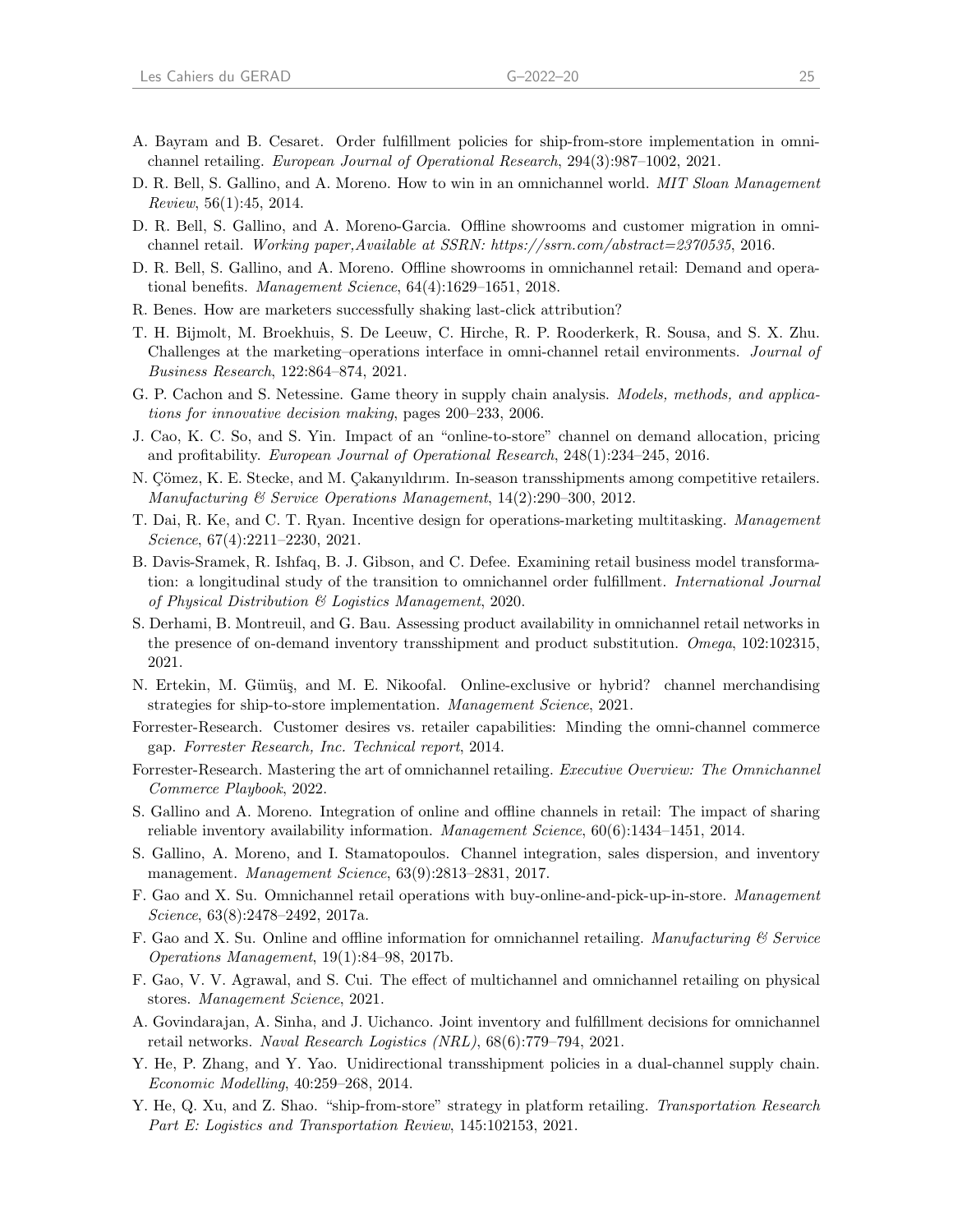- <span id="page-28-12"></span>B. Hezarkhani and W. Kubiak. A coordinating contract for transshipment in a two-company supply chain. European Journal of Operational Research, 207(1):232–237, 2010.
- <span id="page-28-1"></span>M. Hu, X. Xu, W. Xue, and Y. Yang. Demand pooling in omnichannel operations. Management science, 68(2):883–894, 2022.
- <span id="page-28-14"></span>X. Hu, I. Duenyas, and R. Kapuscinski. Existence of coordinating transshipment prices in a twolocation inventory model. Management Science, 53(8):1289–1302, 2007.
- <span id="page-28-0"></span>R. Ishfaq and N. Bajwa. Profitability of online order fulfillment in multi-channel retailing. European Journal of Operational Research, 272(3):1028–1040, 2019.
- <span id="page-28-2"></span>E. Jalilipour-Alishah, K. Moinzadeh, and Y.-P. Zhou. Inventory fulfillment strategies for an omnichannel retailer. Kamran and Zhou, Yong-Pin, Inventory Fulfillment Strategies for an Omni-Channel Retailer (September 2, 2015), 2015.
- <span id="page-28-4"></span>D. Jin, O. Caliskan-Demirag, F. Y. Chen, and M. Huang. Omnichannel retailers' return policy strategies in the presence of competition. International Journal of Production Economics, 225:107595, 2020.
- <span id="page-28-3"></span>M. Jin, G. Li, and T. Cheng. Buy online and pick up in-store: Design of the service area. European Journal of Operational Research, 268(2):613–623, 2018.
- <span id="page-28-16"></span>E. Katok and S. Villa. Centralized or decentralized transfer prices: A behavioral approach for improving supply chain coordination. Manufacturing  $\mathcal B$  Service Operations Management, 2021.
- <span id="page-28-15"></span>M. Li and T. Li. Consumer search, transshipment, and bargaining power in a supply chain. International Journal of Production Research, 56(10):3423–3438, 2018.
- <span id="page-28-6"></span>R. Li. Reinvent retail supply chain: Ship-from-store-to-store. Production and Operations Management, 29(8):1825–1836, 2020.
- <span id="page-28-17"></span>S. Li and K.-Y. Chen. The commitment conundrum of inventory sharing. Production and Operations Management, 29(2):353–370, 2020.
- <span id="page-28-7"></span>S. Li, K.-Y. Chen, and Y. Rong. The behavioral promise and pitfalls in compensating store managers. Management Science, 66(10):4899–4919, 2020.
- <span id="page-28-5"></span>P. Mandal, P. Basu, and K. Saha. Forays into omnichannel: an online retailer's strategies for managing product returns. European Journal of Operational Research, 292(2):633–651, 2021.
- <span id="page-28-19"></span>L. Nageswaran, S.-H. Cho, and A. Scheller-Wolf. Consumer return policies in omnichannel operations. Management Science, 66(12):5558–5575, 2020.
- <span id="page-28-11"></span>C. Paterson, R. Teunter, and K. Glazebrook. Enhanced lateral transshipments in a multi-location inventory system. European Journal of Operational Research, 221(2):317–327, 2012.
- <span id="page-28-20"></span>C. Petersen. Is omnichannel a retail margin crusher? Report,Available at https://retailwire.com/discussion/is-omnichannel-a-retail-margin-crusher/, 2017.
- <span id="page-28-22"></span>C. Reagan. Think running retail stores is more expensive than selling online? think again, 2017.
- <span id="page-28-8"></span>N. Rudi, S. Kapur, and D. F. Pyke. A two-location inventory model with transshipment and local decision making. Management science, 47(12):1668–1680, 2001.
- <span id="page-28-13"></span>R. W. Seifert, U. W. Thonemann, and M. A. Sieke. Relaxing channel separation: Integrating a virtual store into the supply chain via transshipments. *Iie Transactions*,  $38(11):917-931$ ,  $2006$ .
- <span id="page-28-9"></span>J. Shao, H. Krishnan, and S. T. McCormick. Incentives for transshipment in a supply chain with decentralized retailers. Manufacturing & Service Operations Management, 13(3):361–372, 2011.
- <span id="page-28-10"></span>L. Silbermayr. A review of non-cooperative newsvendor games with horizontal inventory interactions. Omega, 92:102148, 2020.
- <span id="page-28-18"></span>S. Skrovan. Why most shoppers still choose brick-and-mortar stores over e-commerce. Retrieved october, 21:2017, 2017.
- <span id="page-28-21"></span>T. Thau. Zara's big ship-from-store push underscores retail's bricks-serving-clicks movement. Report, Available at https://www.forbes.com/sites/barbarathau/2018/07/31/zaras-big-ship-to-storepush-underscores-retails-bricks-serving-clicks-push/?sh=4f46cc607646, 2018.